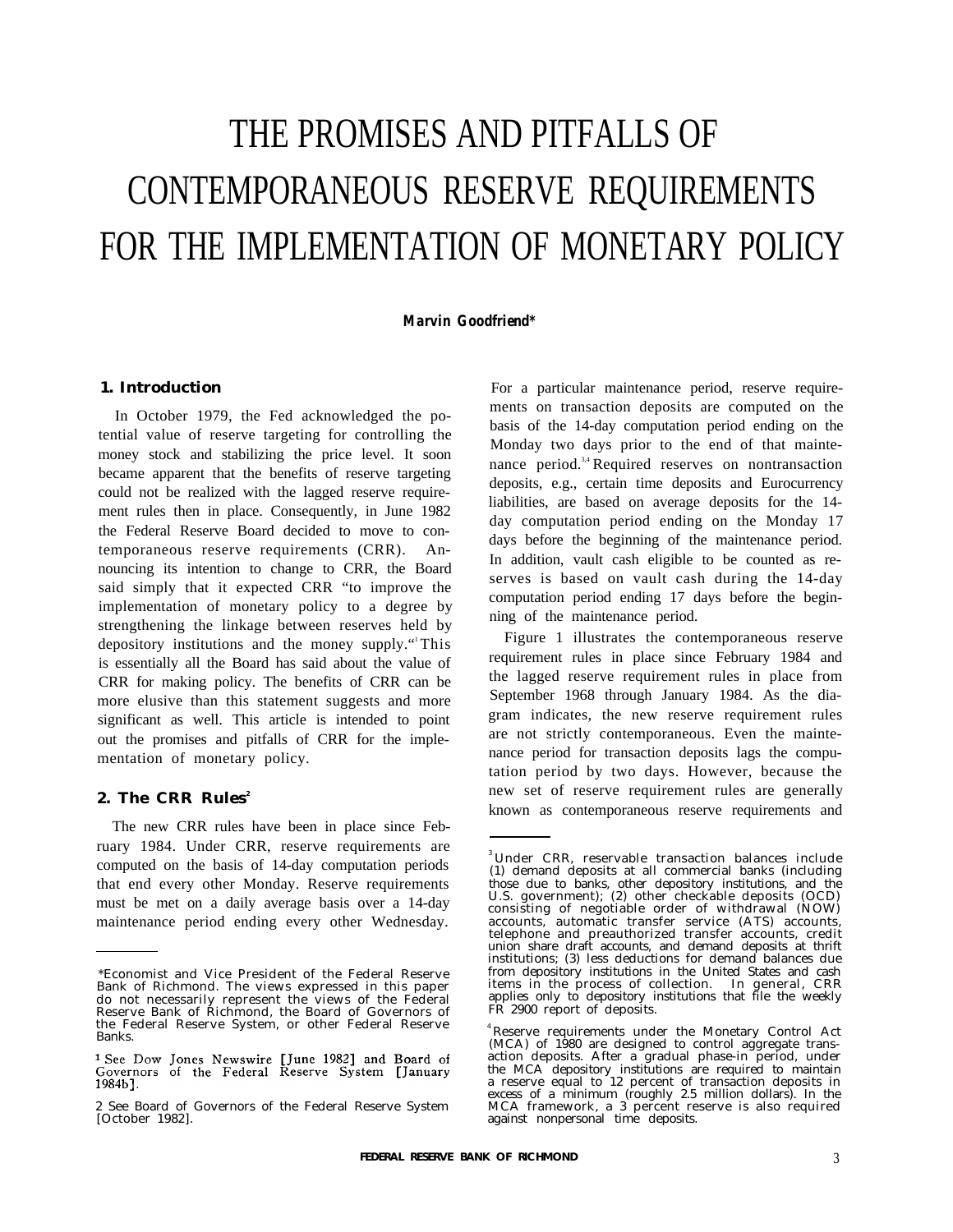# **AN ILLUSTRATION OF THE LAGGED AND CONTEMPORANEOUS RESERVE REQUIREMENT RULES FOR TRANSACTION DEPOSITS**



**\*The 2-week maintenance period for nontransaction deposits and vault cash begins on the Thursday of week 5.**

because this article is concerned with reserve requirements on transaction deposits, which are approximately contemporaneous, the new set of rules is referred to as contemporaneous reserve requirements throughout this article.

## **3. The Problem with Lagged Reserve Requirements, and the Potential Benefit of CRR for Monetary Control**

Prior to October 1979, the Fed had been explicitly using the Federal funds rate as its policy instrument.<sup>5</sup> That is, the Fed had been setting the Federal funds rate on a week by week basis to achieve its objectives. But at that time, the Fed decided to move to "reserve

targeting," that is, to use bank reserves as its policy instrument to control the money stock and stabilize the price level.

Subsequently, it became apparent' that reserve targeting could not be adequately implemented with lagged reserve requirements. To see why, suppose the Fed were to attempt strict control of total reserves under lagged reserve requirements. When required reserves differed from targeted total reserves, the funds rate would begin to adjust to clear the reserve market. But under lagged reserve requirements changes in current deposits would not affect current required reserves, so the banking system could not adjust required reserves in response to these interest rate movements. If the Fed were to adhere to a targeted volume of total reserves that was inconsistent with required reserves, funds rate movements could not efficiently clear the reserve market. Under lagged reserve requirements, excessive and essentially

<sup>5</sup>McCallum [November 1981] describes the use of an interest rate policy instrument in a rational expectations model.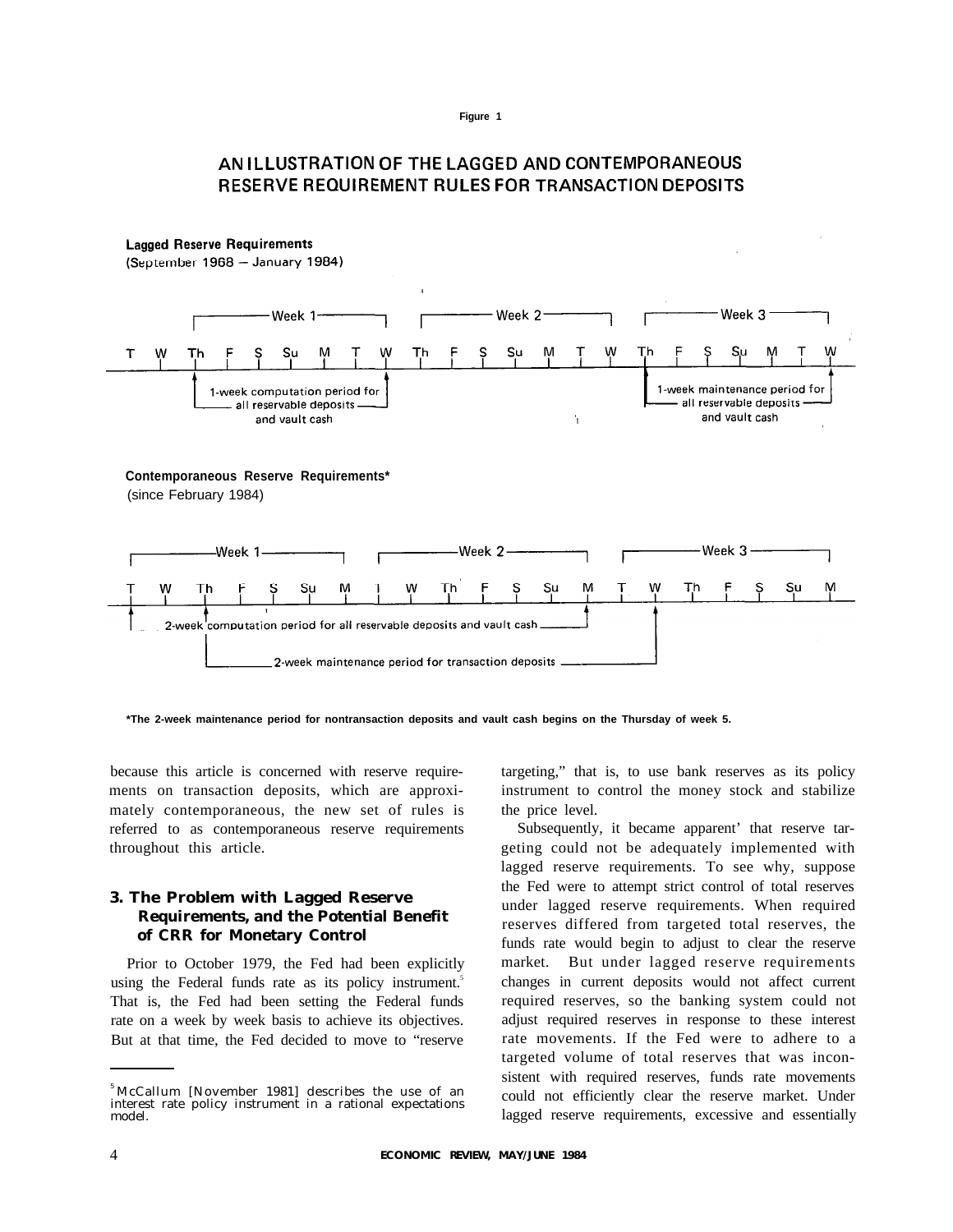pointless funds rate volatility would likely be associated with strict total reserve control.<sup>6</sup>

In practice, the Fed provided a mechanism for reserve market clearing with lagged reserve requirements by allowing the volume of discount window borrowing to adjust to funds rate movements. As a result of this discount window policy, the Fed retained direct control of only the nonborrowed portion of total reserves. When nonborrowed reserves supplied by the Fed were less than required reserves, banks were allowed to borrow the difference from the discount window. In this setup, total reserves did not determine deposits. The Fed merely accommodated the demand for reserves required to support deposits on the books of banks two weeks earlier. The only way the Fed could control deposits was by managing borrowed reserves to manipulate the funds rate in order to influence other interest rates and the quantity of money demanded.

The nonborrowed reserve-lagged reserve requirements operating procedure was even inferior to the pre-October 1979 procedure in one important respect. The principal change involved in moving to nonborrowed reserve targeting was that the Fed affected the funds rate indirectly through the volume of borrowing it "forced" banks to do at the discount window rather than directly as it had before October 1979.<sup>7</sup> Discount window administration imposes a nonpecuniary cost of borrowing that rises with volume and the duration of borrowing. The more banks are "forced" to borrow at the window the higher they bid up the alternative cost of reserves in the Federal funds market, i.e., the Federal funds rate, relative to the discount rate. The Fed varied the "forced" volume of discount window borrowing by appropriately choosing nonborrowed reserve supply. This is how the Fed influenced the funds rate and ultimately the money stock. However, the relationship between a given volume of "forced" discount window borrowing and the spread between the funds rate and the discount rate is volatile and difficult for the Fed to predict.<sup>8</sup>In turn, the instability of the relation between borrowing and the spread made the shortterm relationship between nonborrowed reserves and

the funds rate difficult to predict. In short, with the post-October 1979 nonborrowed reserve-lagged reserve requirements operating procedure it was more difficult for the Fed to control both the funds rate and the money stock.

*The major benefit of moving to CRR is that the change could make it easier for the Fed to control total reserves.* With CRR, contemporaneous funds rate movements could influence the demand for reservable deposits and required reserves, and more effectively bring total reserve demand into equilibrium with total reserve supply. Under CRR, the Fed would no longer have to make discount window borrowing opportunities available to banks to help the reserve market clear. The Fed could simply close the discount window to routine adjustment borrowing and target a constant volume of total reserves, that is, the Fed could strictly control the volume of total reserves available to support deposits of the banking system.<sup>9,10</sup> Essentially, CRR makes total reserve control easier by allowing the Fed to shift the burden of reserve market adjustment from itself to the banking system.

<sup>6</sup>McCallum and Hoehn [February 1983] and Poole [November 1982] discuss the inefficiency of total reserve targeting under lagged reserve requirements.

 $7$  For more discussion of this point, see Goodfriend and Hargraves [March/April 1983], pp. 10-11, and Poole [November 1982, Part II], pp. 586-7.

<sup>8</sup>Goodfriend [September 1983] explains theoretically why this is the case.

In a growing economy, strict total reserve control could lead to a steady deflation. To avoid such an outcome, total reserves could be strictly targeted at a predetermined rate of growth to achieve price level stability or moderate inflation.

<sup>&</sup>lt;sup>10</sup> Strict control of the monetary base (bank reserves plus currency in the hands of the public) would yield roughly the same benefits as those attributed to strict total reserve targeting in this article. The difference between these policies is that under total reserve targeting the Fed supplies sufficient monetary base to provide the volume of targeted total reserves plus enough additional base to accommodate forecasted currency demand. Any unexpected movements of currency into or out of the banking system are offset on a regular basis by appropriate open market operations. By contrast, under monetary base targeting the Fed simply supplies a targeted volume of base. Total reserve targeting has the advantage that it would not allow a shift in the demand for currency relative to reservable deposits to cause a contraction or expansion of deposits. But monetary base targeting has the advantage that in times of reserve need the banking system could attract currency to help satisfy the need and in times of reserve abundance the public could absorb unwanted reserves as currency, thereby somewhat cushioning short-term interest rates. Normally, the demand for currency is well-behaved so that in practice the distinction between total reserve and base targeting is relatively minor.

Note that the total reserve target could be defined either net or gross of reserves not supporting transaction deposits of the nonbank public, e.g., interbank deposit, U. S. government deposits, and time deposits. The relevant issues in this case are analogous to those discussed above with respect to total reserve versus monetary base targeting.

Fama [January 1980] contains a useful theoretical discussion of both total reserve control and monetary base control.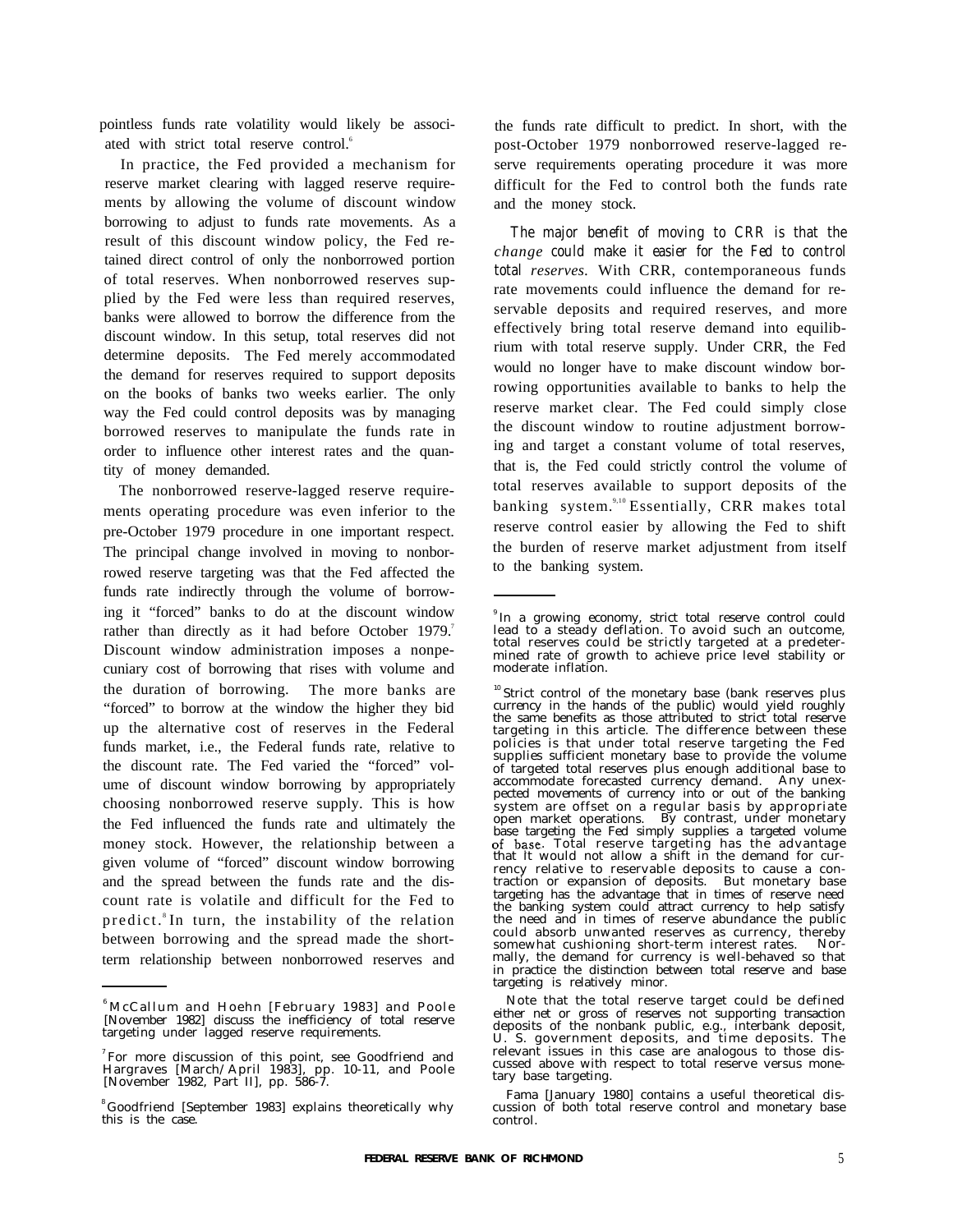### **4. The Value of Strict Total Reserve Control**

The major benefit of strict total reserve control is that it can enable the Fed to manage the money stock without concern for either the funds rate or the demand for borrowed reserves. Banks have an incentive to economize on non-interest-earning excess reserves, i.e., reserves held above legal requirements, at all but very low interest rates. By strictly controlling total reserves, the Fed can exercise control of aggregate deposits by exploiting the banking system's incentive to economize on excess reserves, Formally, if  $D \equiv$  aggregate reservable deposits,  $rr \equiv$  the required reserve ratio, er = excess reserve ratio, and TR = aggregate total reserves, then  $D = \left[\frac{1}{er + rr}\right] TR$ .<br>The ratio  $\frac{1}{er + rr}$  is called the total reserve money multip1ier.<sup>11</sup>The banking system's well-defined demand for excess reserves translates into a welldefined and reasonably stable money multiplier. Under CRR, the Fed can exploit the money multiplier to control aggregate deposits by simply exercising strict total reserve control. In turn, total reserve and money stock control can stabilize the price level.

In addition, strict total reserve control yields the following important benefits. First, it frees the Fed from having to choose a path for the Federal funds rate from one week to the next. When the Fed makes policy by choosing the level of the Federal funds rate as it has traditionally done, the Fed must decide to raise the Federal funds rate in order to maintain control of total reserves and the money stock when credit demands put upward pressure on interest rates. Since these decisions are always the focus of national debate, they are very difficult for the Fed to make at all, let alone with appropriate timing. By contrast, if the Fed adopted strict total reserve control, it could maintain control of the money stock and the price level precisely because it would not be put in a position of having to continually make politically sensitive decisions. Moreover, such a policy would also leave interest rates free to adjust automatically to regulate, and coordinate intertemporal production, consumption, saving, and investment decisions in the economy.

Second, in coming years political pressure to keep interest rates down in order to help finance large Federal government budget deficits could become a particular problem. Such pressure amounts to an effort to shift financing of government expenditure from explicitly legislated taxes and borrowing to the Federal Reserve inflation tax.<sup>12</sup> Strict total reserve control offers good protection against such pressure.

Third, strict total reserve control is a simple policy. It could be easily monitored by the public. Since it is a passive policy there would be no problem guessing Fed policy intentions as there is today whenever the Fed adjusts the funds rate. This would greatly help the Fed to establish and maintain the credibility of its policy commitment to control the money stock and the price level. In turn, this should reduce interest rate variability due to variability of expected inflation.

## **5. Historical Evidence on the Feasibility of Total Reserve Targeting**

A Fed move to total reserve targeting seems to have been delayed by doubt that the banking system would be able to manage its reserve position at all if the Fed did not routinely make reserves available on demand at a temporarily stabilized Federal funds rate or through the discount window. However, historical evidence suggests that such doubt is unwarranted. For example, for roughly 30 years immediately prior to the establishment of the Federal Reserve System in 1914, the United States was on a gold standard. The monetary base was ultimately determined by factors affecting the U. S. balance of payments and the world supply and demand for gold. For this reason the monetary base was largely predetermined on a weekly or monthly basis and could not respond immediately to reserve market conditions. The portion of the monetary base available to serve as bank reserves was the residual after the demand for currency was satisfied. Apart from periods of panic, the demand for currency was relatively stable, and therefore the stock of bank reserves (total reserves) was largely predetermined on a weekly or monthly basis as it would be today with strict total reserve targeting.<sup>13</sup>

During this period, the United States did not have a central bank. Yet banking, including reserve management, was carried out effectively throughout the period. The overnight call money rate, a rate roughly equivalent to today's Federal funds rate, did not dis-

<sup>&</sup>lt;sup>11</sup> Goodfriend [January/February 1982] contains a more general discussion of money stock determination.

 $12$  See Auernheimer [May/June 1974] and references contained therein for theoretical discussions of the revenue from money creation.

 $13$  For a general discussion of the monetary history of this period, see Friedman and Schwartz [1963], Chap. 3.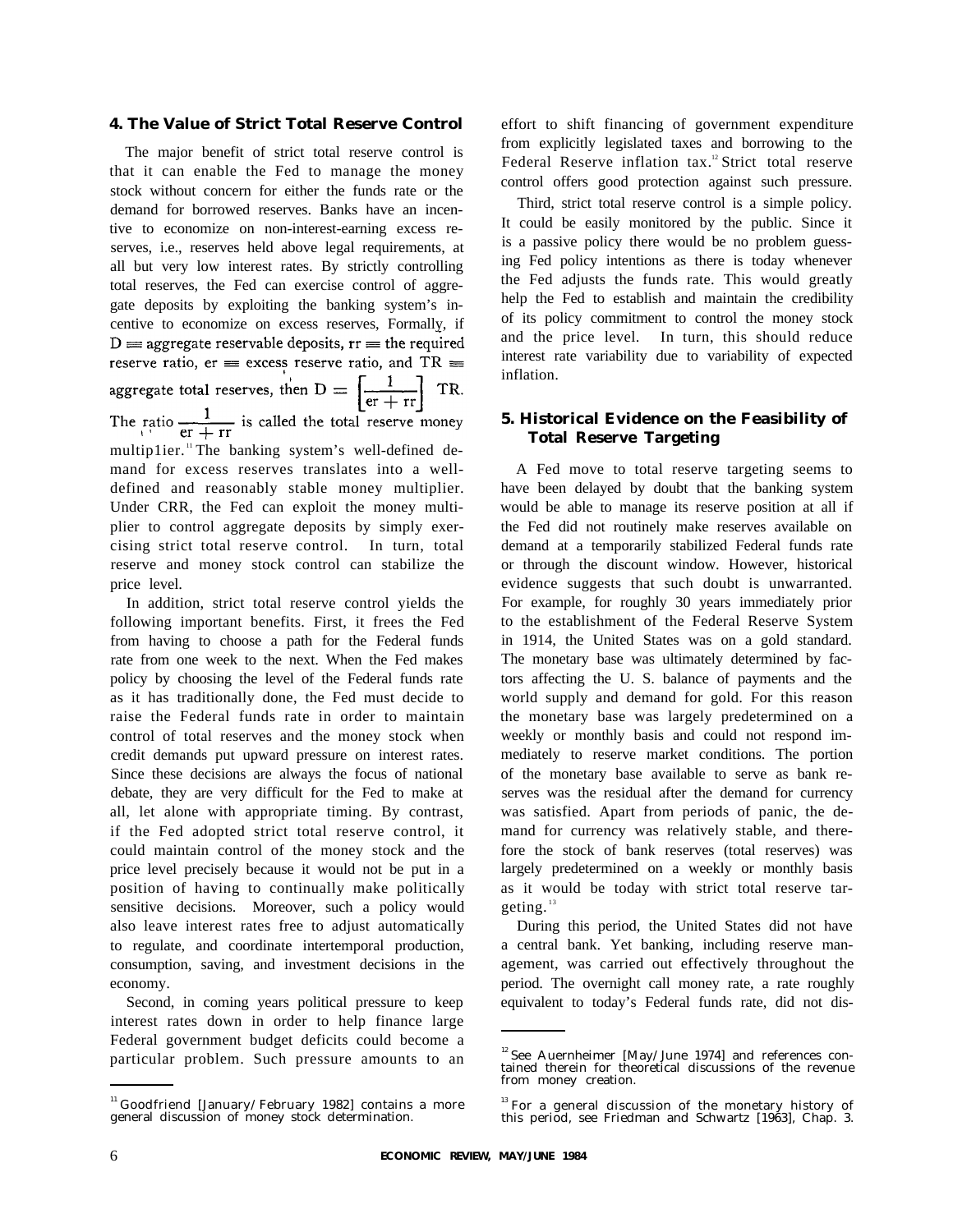play variability too excessive for the banking system to handle.<sup>14</sup> Furthermore, it appears that the call money rate often moved around considerably without affecting longer term rates very much. 'This last point suggests that an increase in Federal funds rate variability associated with strict total reserve targeting today would not translate into greater variability in longer term rates.

The years prior to 1914 did feature a number of banking panics, suggesting that the monetary arrangements of the period were defective. However, such panics would most likely not have happened with strict total reserve targeting. The panics were characterized by widespread demand, on the part of the public to convert deposits into currency. With the monetary base largely predetermined, such bank "runs" produced large declines in total reserves of the banking system and thereby threatened the solvency of the banks. Under strict total reserve targeting, the Fed would simply accommodate the increased demand for currency without letting the stock of total reserves decline. Strict total reserve targeting would thereby insulate the banking system from the sort of violent liquidity crises and panics that characterized the years preceding the Fed.

In the years before the establishment of the Fed, the U. S. Treasury held a large cash position and there is evidence that at times it carried out open market operations to add or drain bank reserves in order to stabilize interest rates on a short-term basis.<sup>15</sup> Such Treasury behavior was probably useful in cushioning temporary disturbances to interest rates. Today, under total reserve targeting the Fed could allow Treasury open market operations to influence total reserves available to the banking system by targeting total reserves inclusive of Treasury cash.<sup>16</sup> Because the Treasury has an incentive to economize on holdings of cash and because it would not have the power to create monetary base, Treasury interventions in the money market would be temporary and self-reversing.<sup>17</sup>

All this is important because the Fed is usually viewed as facing a tradeoff between short-term control of total reserves and interest rate stability. But no such tradeoff need exist for the government as a whole if total reserves are targeted inclusive of Treasury cash. Should it want to, another agency of the U. S. government, namely the U. S. Treasury, could cushion money market rates against temporary disturbances. Furthermore, the division of responsibility for price level stabilization and temporary stabilization of money market rates between the Fed and the Treasury would allow each to pursue its objective more singlemindedly.

## **6. Excess-Reserves and Total Reserve Control**

As discussed in Section 4 above, the degree to which total reserve control translates into control of reservable deposits depends largely on the aggregate behavior of excess reserves. Theory suggests that at all but very low interest rates the volume of excess reserves will be stable enough over time so that strict total reserve control will provide effective control of reservable deposits, and thereby effective control of the price level.<sup>18</sup>

Over shorter periods of time, however, the ratio of banks' excess reserves to reservable deposits could vary substantially. In fact, this should be expected with strict control of aggregate total reserves. In such a policy environment, reserve market, equilibrium would be maintained by free market Federal funds rate adjustments. Increased Federal funds rate variability would probably increase the attractiveness of cash relative to Federal funds as an immediately available source of funds to meet deposit withdrawals. Consequently, banks would likely hold more excess reserves, on average, to provide more protection against having to meet unexpected deposit withdrawals. Furthermore, banks may not only hold a higher average ratio of excess reserves to reservable deposits, but in so doing banks may well allow the ratio to fluctuate more in order to meet unexpected deposit withdrawals, especially those anticipated to be temporary.

Admittedly, such bank behavior would limit the extent to which total reserve control could produce money stock control over short periods of time. However, such money stock variability would not interfere with secular monetary or price level control if the

<sup>&</sup>lt;sup>14</sup> See Macaulay [1938], pp. A141-61 for a monthly series on the call money rate and 90-day rates from 1857 to 1937.

<sup>&</sup>lt;sup>15</sup> See Friedman and Schwartz [1963], pp. 125-8.

<sup>16</sup>Total reserves could also be targeted inclusive of reserves supporting Treasury deposits at banks, so that changes in Treasury deposits would also affect bank reserves. Of course, by targeting total reserves net of Treasury cash and reserves supporting Treasury deposits, the Fed would not have to allow Treasury behavior to influence total reserves of the banking system.

<sup>&</sup>lt;sup>17</sup> See Lang [October 1979] for a discussion of Treasury cash management.

<sup>18</sup>See Frost [July/August 1971] and Poole [December 1968] for two examples of theoretical work on excess reserve demand.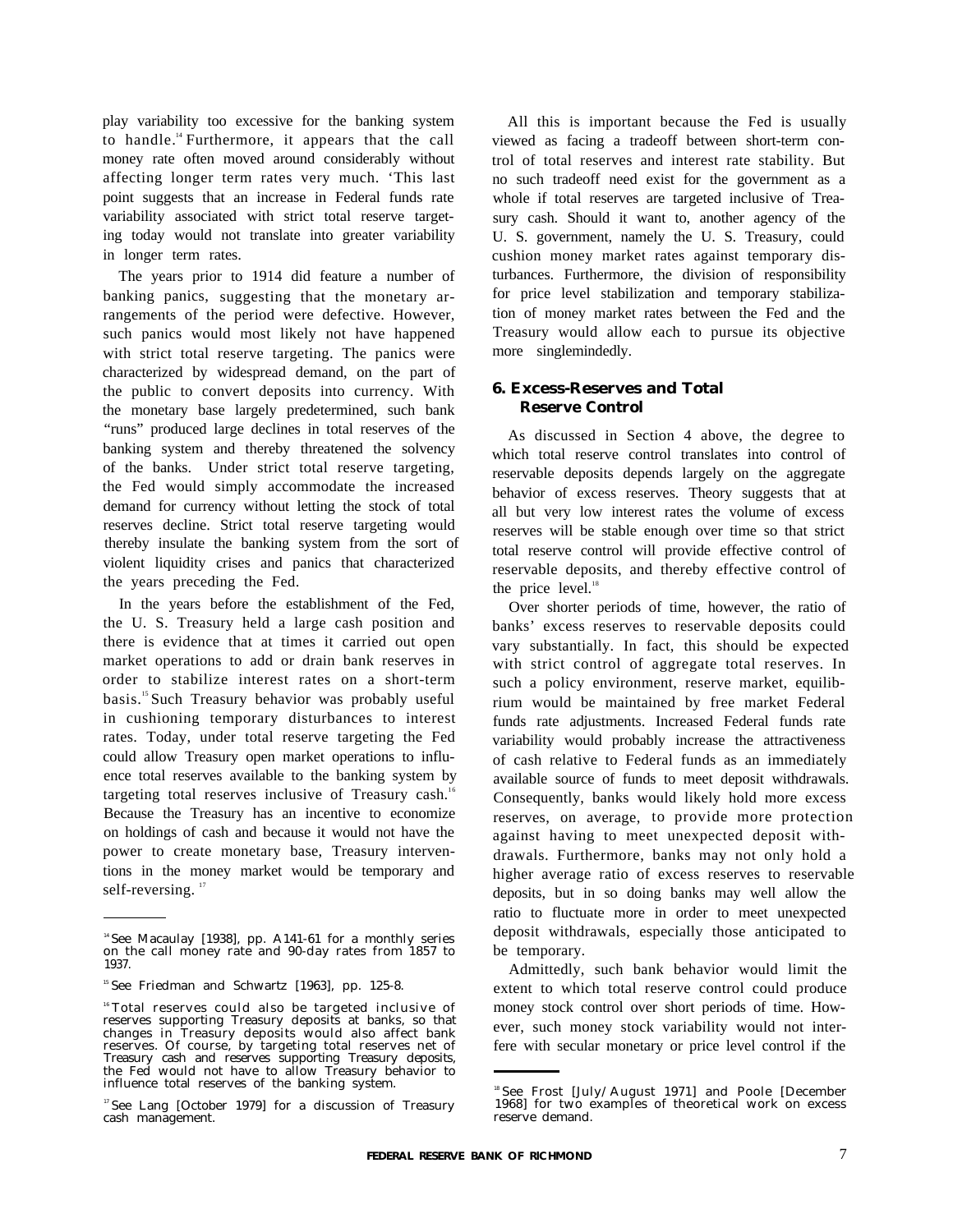Fed maintained strict control of total reserves. Moreover, the aggregate ratio of excess reserves to deposits would probably be negatively correlated with interest rate movements, thereby helping to cushion interest rate movements. Interest rate increases, for example, by inducing banks to economize on noninterest-earning excess reserve holdings, would allow deposit expansion which would, in turn, help mitigate the interest rate rise. Far from being a problem for the Fed, such variation in the aggregate excess reserve ratio would make it easier for the Fed to adhere to strict total reserve control, and thereby increase the credibility of a policy of secular monetary and price level control.

A higher average volume of excess reserve demand under strict total reserve control could, however, be a problem for the Fed. Banks might object to strict total reserve control because it could cause them to tie up a greater share of their assets in non-interestearning excess reserves. Assuming that the Fed makes available a sufficient once-and-for-all increase in total reserve supply to satisfy the increased demand for excess reserves necessary to support an initial level of aggregate deposits, the Fed portfolio will increase along with the move to strict total reserve control. Since virtually all of Fed earnings on its portfolio are simply transferred to the U. S. Treasury, the move to strict total reserve control could provide the U. S. Treasury with significant additional revenue.<sup>19</sup> The Congress and the Treasury could view the move to strict total reserve control as a means of raising additional revenue through the "reserve" tax on banks. Alternatively, by allowing the Fed to pay interest on required reserves, Congress could offset the cost to banks of holding additional excess reserves. In other words, this bank objection to strict total reserve control could readily be overcome with cooperation from the Congress.

## **7. Total Reserve Control and the Deregulation of Interest on Deposits**

In recent years, the Depository Institutions Deregulation Committee, in accord with a congressional mandate, has removed interest rate ceilings on a wide variety of deposit types.<sup>20</sup>Interest rate ceilings have become difficult to enforce technologically, legally, and fairly. Consequently, the trend toward virtually complete interest rate deregulation appears irreversible. Recognizing this trend, the Federal Reserve Board has recently recommended repeal of the existing prohibition of interest on demand deposits. In addition, the Federal Reserve Board has recommended payment of interest on required reserve balances held at Federal Reserve Banks.<sup>21</sup>

These two reforms would greatly enhance the value of strict total reserve control. In the first place, by allowing market related interest on fully checkable deposits and interest on required reserves, these reforms would reduce or eliminate the incentive for financial intermediaries to create alternative means of providing transaction services that pay market related rates. In other words, the reforms should bring to an end the relabeling of deposit arrangements to avoid legal restrictions that has characterized financial innovation in recent years. Furthermore, because the spreads between interest rates on various deposit types should be much less sensitive to the level of interest rates, the reforms should also lead to greater stabilization of the volume of each deposit-type demanded and its turnover for transaction purposes. With deregulation, it is possible that transaction accounts might contain a substantial portion of savingstype deposits. But this should not be a problem because interest rate movements would produce only minor shifts over time in the composition of this aggregate.

With deregulation, even if competition induces transaction deposit rates to move together with market rates so that transaction deposit demand no longer depends on interest rates, strict total reserve control could still exert control of transaction deposits through a money multiplier as described in Section 4. In this case, the price level would be determined by the public's real demand for transaction deposits which would primarily depend on real income. How would the system respond to temporary disturbances? $2^{\circ}$ Consider a disturbance temporarily creating unwanted excess reserves. The banking system would respond by extending new temporary loans and aggregate deposits would rise correspondingly. Transaction balances will only rise if prices or real income rise, thereby affecting the quantity of transaction balances demanded. To the extent that the

<sup>19</sup>See Goodfriend and Hargraves [March/April 1983], pp. 11-13.

<sup>&</sup>lt;sup>20</sup>The Congressional mandate stems from the Depository Institutions Deregulation and Monetary Control Act of 1980 (Public Law 96-221).

Friedman [February 1970] contains a good discussion of interest rate controls.

<sup>&</sup>lt;sup>21</sup> See Partee [November 1983].

 $22$ <sup>22</sup>This illustration draws on the framework developed in Goodfriend [January/February 1982].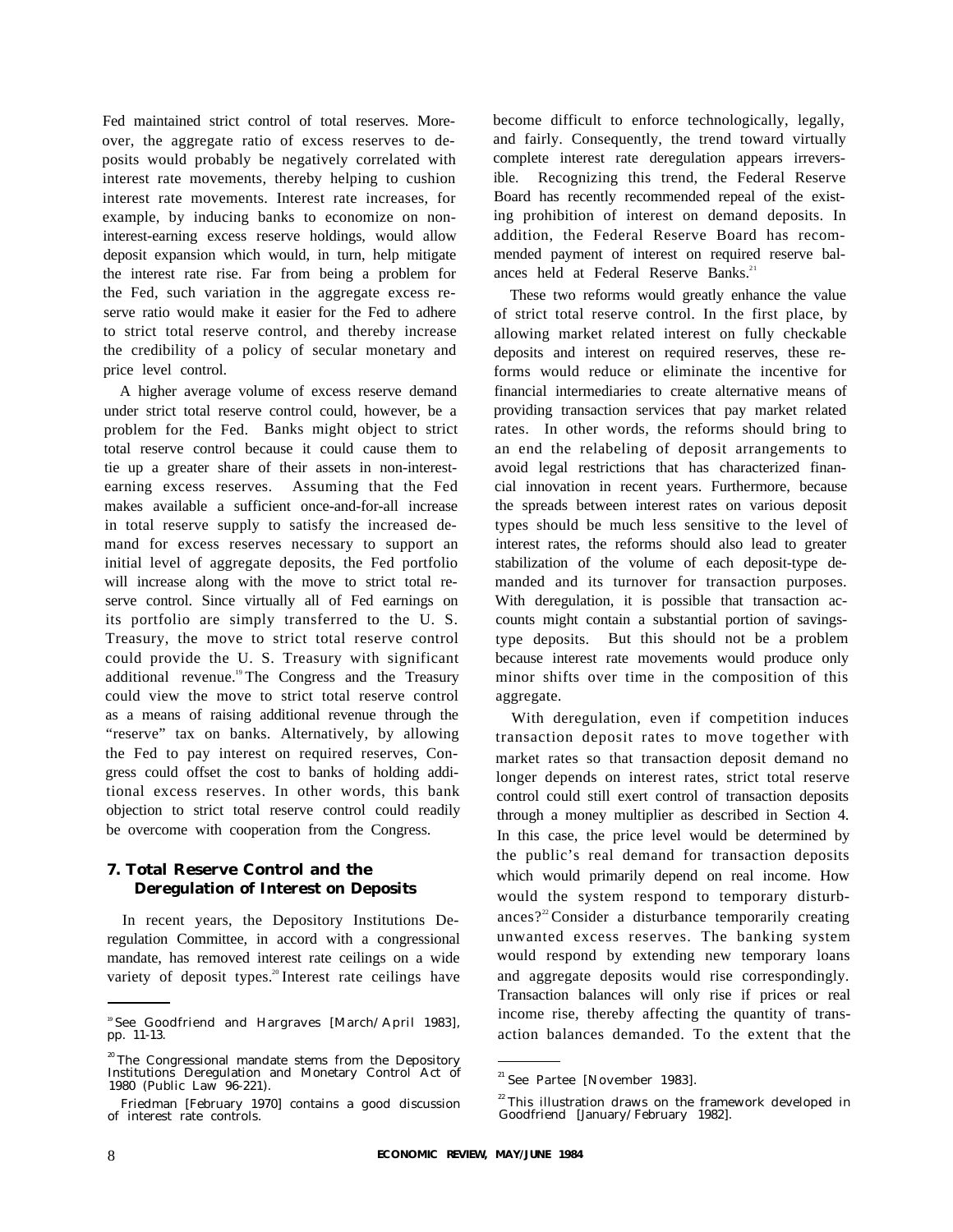disturbance is understood to be temporary, the public will be willing to temporarily hold the increase in aggregate deposits as nontransaction balances. Alternatively, if the disturbance is anticipated to be permanent and not offset by a Fed reduction of total reserves, then the price level and both transaction and nontransaction deposits will rise equiproportionally. In short, strict total reserve targeting remains a workable means of price level control even with interest rate deregulation.

By contrast, the usefulness of a Federal funds rate monetary control instrument as typically understood could be greatly diminished if market-related rates were paid on fully checkable deposits. As usually understood, a funds rate instrument is effective only if the funds rate significantly affects the opportunity cost of holding money. If the own rate on transaction accounts is legally and effectively fixed, then funds rate control, by affecting market interest rates, significantly influences the opportunity cost of holding money and can be used for monetary control. But without legal deposit rate restrictions, if competition induces deposit rates to move together with market rates, then the funds rate may have little effect on deposit demand.<sup>23</sup> In such a situation, as typically understood the funds rate loses its effectiveness as an instrument of money stock and price level control.

Of course, by using the funds rate to influence the level of interest rates and the quantity of bank loans, it could in principle be manipulated to influence spending and the price level. At a minimum, such use of a funds rate instrument requires rethinking its role in the transmission of policy. More importantly, use of a funds rate instrument in this way would continue to be plagued with problems similar to those described in Section 4.

## **8. Fed Attitude Toward the Federal Funds Rate in the Last Two Days of the Reserve Maintenance Period**

Under the new contemporaneous reserve requirement rules for transaction deposits, the required reserve maintenance period lags the computation period by two days. This means that for the last two days of the maintenance period required reserves are predetermined as they were during the entire maintenance week under the old lagged reserve requirement rules. Since required reserves could no longer adjust to total reserve supply, the Fed might be tempted to hold the funds rate at an "appropriate" level-during those two days and simply let reserve supply accommodate the demand, thereby minimizing unnecessary funds rate volatility.

However, if banks came to expect the Fed to peg the funds rate at an "appropriate" level on the last two days of the reserve maintenance period, then the benefits to strict total reserve targeting under CRR could be seriously jeopardized. Since a dollar of reserves held in the last two days of a maintenance period is equivalent to a dollar held on any other day, banks would neither pay more nor offer less than that "end of period rate" at any time during the period. This would mean that the funds rate throughout the period would in effect be fixed as if the Fed had been using a funds rate instrument explicitly. Reserve demand would simply be accommodated at the end of the period at the "appropriate" rate, and even though CRR were in place, reserves would not be the effective instrument of monetary control. In fact this procedure would amount to another form of noisy funds rate targeting, with possibly more interest rate variability and poorer monetary control than under the nonborrowed reserve-lagged reserve requirements operating procedure employed following the October 1979 move to reserve targeting.

For CRR to be used for true reserve targeting it is critical that the Fed establish the precedent that it will not peg or cushion the funds rate in the last two days of the reserve maintenance period. This is a necessary condition to induce banks to adjust their reserve positions on an ongoing basis throughout the reserve maintenance period, rather than wait for the Fed to provide them with reserves at some "appropriate" funds rate at the end of the period. In other words, this is a necessary condition to induce banks to manage their reserve positions in a way that could make total reserve control work.

## **9. Timely Release of Aggregate Reserve and Transaction Deposit Information**

The efficiency of strict total reserve control with CRR would be enhanced by the timely release of aggregate deposit and reserve data by the Fed. As it currently stands, the Fed releases money stock and reserve data too late to be of use for banks managing

<sup>&</sup>lt;sup>23</sup>The payment of interest on required reserves would lead deposit rates to move even more closely with market rates.

Since the interest rate on currency is zero, a funds rate instrument will still affect the opportunity cost of holding currency. But the interest sensitivity of currency appears to be too low to provide a practical funds rate instru-<br>ment means of monetary control.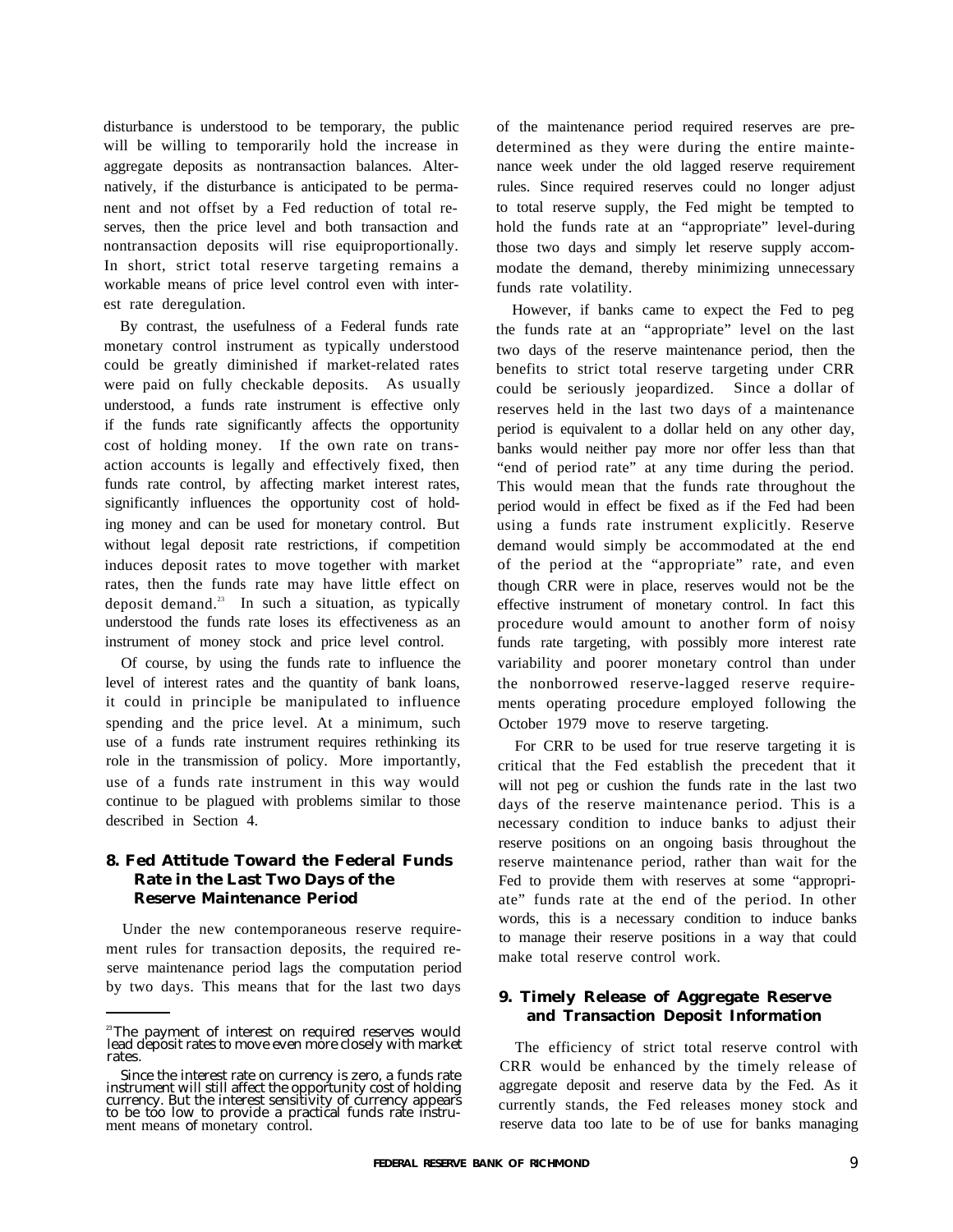their reserve positions.<sup>24</sup> Such information would help banks forecast reserve market conditions and the Federal funds rate more accurately. Banks could make use of better funds rate forecasts to hold reserves during that part of a maintenance period when the funds rate is expected to be lowest. In turn, such intertemporal arbitrage by banks would tend to cushion funds rate movements within a given reserve maintenance period.

To make the procedure work best, i.e., with least cost to banks and least funds rate variability, it makes sense for the Fed to put more resources into collecting, compiling, and publicizing information on reserve market clearing conditions each day of the maintenance period. In this regard, the Fed might encourage the forward Federal funds market so as to provide hedging possibilities and aggregate information to banks. In fact, such a market might grow substantially of its own accord should the Fed adopt strict total reserve control.

# **10. Federal Funds Rate or Nonborrowed Reserve Targeting with Contemporaneous Reserve Requirements**

Contemporaneous reserve requirements are beneficial for implementing monetary policy because they make it easier for the Fed to control total reserves. The value of strict total reserve control has been discussed in Section 4. At this point, it is useful to ask what portion of the benefits of CRR could be obtained with Federal funds rate or nonborrowed reserve targeting.

With Federal funds rate targeting, the Fed holds the funds rate within a narrowly specified target band, adjusting the band gradually over time to affect the level of short-term interest rates as desired. Reserves are merely supplied as required to support the volume of money and credit demanded given economic conditions and the targeted level of short-term interest rates. Consequently, with Federal funds rate targeting, reserve requirement rules in general, and contemporaneous reserve requirements in particular, are virtually irrelevant to the implementation of policy. They merely affect the timing and volume of reserves held by banks, the size of the Fed portfolio, Fed income, and transfers from the Fed to the U. S. Treasury.<sup>25</sup>

With nonborrowed reserve targeting, the Fed supplies a predetermined volume of nonborrowed reserves and lets the Federal funds rate and the volume of discount window borrowing adjust to clear the reserve market. Even with CRR, nonborrowed reserve targeting gives the demand for discount window borrowing a central place in the operating procedure. Unfortunately, as mentioned in Section 3, both theory and experience make clear that there are major problems for a monetary control procedure relying on the demand schedule for borrowed reserves.

However, in spite of these difficulties nonborrowed reserve targeting is still favored by some because of its supposed interest rate cushioning properties. Even if such interest rate cushioning were desirable, discount window borrowing is a poor means of producing it. When the funds rate falls below the discount rate, discount window borrowing essentially dries up, and nonborrowed reserve targeting becomes equivalent to total reserve targeting. When the funds rate is above the discount rate, discount window borrowing can cushion interest rate movements. However, the interest rate cushioning varies in a complicated way over time due to expectational effects and intertemporal nonprice rationing policy at the discount window, Furthermore, rules penalizing duration of borrowing at the window introduce a needless cycle into interest rates and reserve supply.<sup>26</sup>

In short, nonborrowed reserve targeting still introduces a pattern in interest rates due to Fed policy, but this pattern results from Fed discount window administration procedures rather than from explicit management of the funds rate by the Federal Open Market Committee. Furthermore, since the pattern has no benefits for monetary policy, it tends to drive the Fed to manage nonborrowed reserve supply to better manage interest rates. Consequently, even with CRR nonborrowed reserve targeting can not be expected to deliver workable or credible strict reserve and monetary control. Nonborrowed reserve targeting simply does not offer any of the benefits of total reserve targeting discussed in Section 4.

# **11. Summary**

Whether or not the move to contemporaneous reserve requirements makes a difference for monetary policy is entirely up to the Fed. With Federal funds

<sup>24</sup>Board of Governors of the Federal Reserve System. [January 1984a].

<sup>25</sup>See Goodfriend and Hargraves [March/April 1983] for an extensive historical discussion of this point.

<sup>&</sup>lt;sup>26</sup>These features of interest rate cushioning due to Fed discount window administration can be deduced from the model in Goodfriend [September 1983]. The cycling is due to the negativity of  $\lambda_1$  in that model.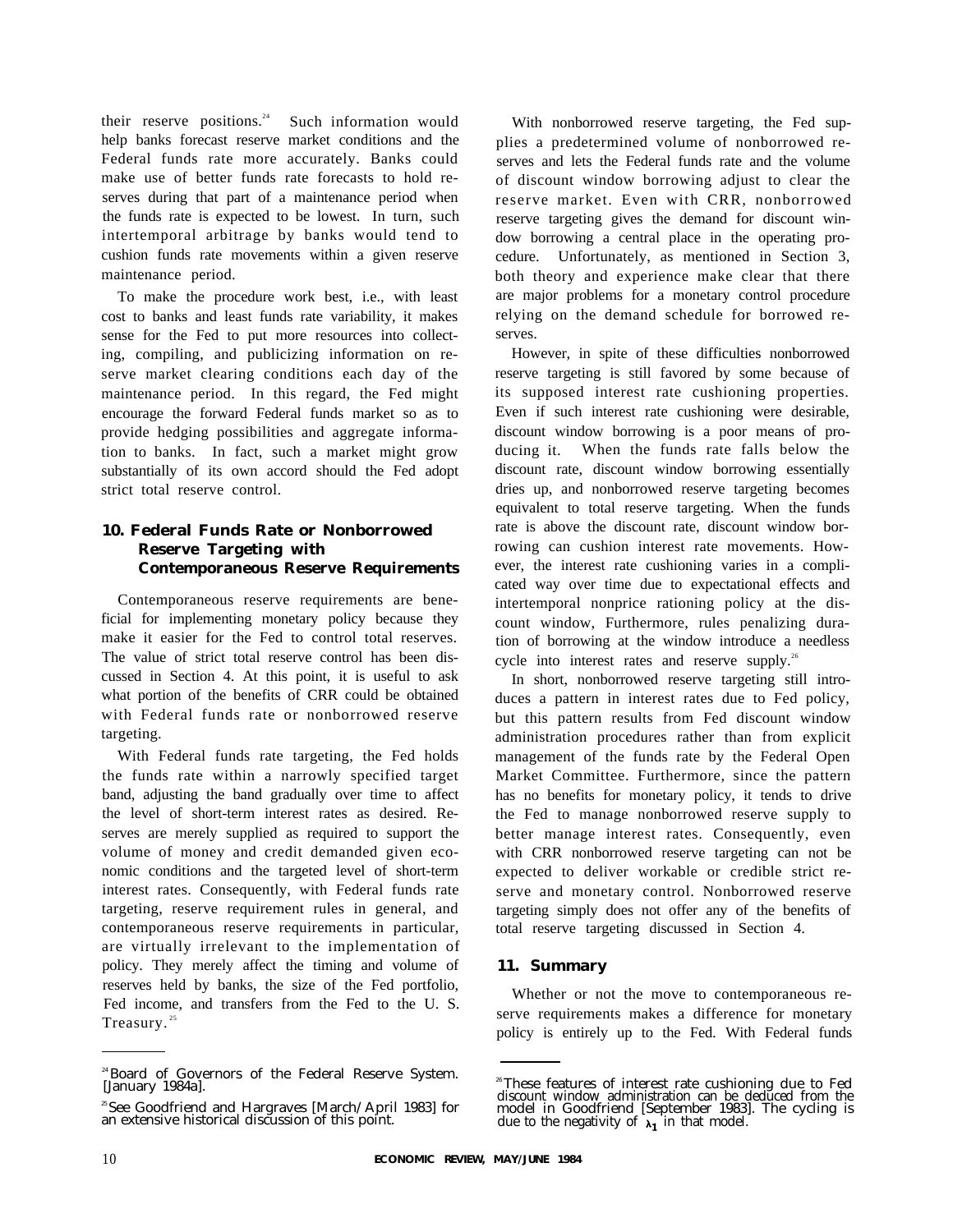rate targeting, CRR will essentially make no difference. This article has argued that the potential benefits of moving to CRR are likewise not available with nonborrowed reserve targeting. The promise of CRR for implementing monetary policy can only come with a move to strict total reserve control.

Above all, strict total reserve control promises the Fed a means of stabilizing the money stock and the price level without having to choose a Federal funds rate target as it has traditionally done. In contrast to the Federal funds rate procedure, which requires frequents and timely adjustment by the Fed, strict total, reserve control would be a passive policy requiring little if any month-to-month adjustment. Total reserve control is consequently more likely to deliver monetary control and price level stability. A move to total reserve control would moreover offer good protection against pressure to help finance Federal budget deficits. In addition, strict total reserve control would allow interest rates to automatically regulate and coordinate economic decisions. Finally, strict total reserve control could be easily monitored by the public, which would allow the Fed to build credibility for its commitment to price level stability.

In the years before the Federal Reserve System, the United States was on a gold standard and did not have a central bank. The volume of total reserves was largely predetermined on a weekly or monthly basis as it would be today under strict total reserve targeting. Evidence from that period makes clear that strict total reserve targeting is feasible. U. S. Treasury interventions in the money market at that time probably stabilized money market rates somewhat. But today, with total reserve targeting, the Fed could also allow the Treasury the ability to temporarily stabilize money market rates by targeting reserves inclusive of Treasury cash. Moreover, this division of responsibility for price level stabilization and money market stabilization between the Fed and the Treasury would allow each objective to be pursued more effectively.

Apart from discussing the promises of CRR for implementing monetary policy, this article has pointed out some pitfalls that could prevent the Fed from obtaining the full benefits of CRR. From the point of view of using CRR for strict total reserve control, the two-day lag of the maintenance period relative to the computation period under the new CRR rules is inefficient, because for the last two days of the maintenance period reserve requirements are lagged as they were before February 1984. To the extent that the Fed deliberately stabilizes the Federal funds rate during the last two days of the maintenance period and banks come to anticipate this, the control procedure will operate like Federal funds rate targeting prior to October 1979. It was also argued that while nonborrowed reserve targeting appears to be a reasonable alternative to total reserve targeting, in fact, it is not likely to operate effectively. In addition, the benefit of more timely release of aggregate reserve market information by the Fed as an aid to bank reserve management was pointed out. Finally, it was recognized that banks might object to strict total reserve control if it leads them to hold more excess reserves, but Congress could offset this cost by paying interest on required reserves.

### **References**

- Auernheimer, Leonardo. "The Honest Government's Guide to the Revenue from the Creation of Money." Journal of Political Economy (May/June 1974), pp. 598-606.
- Board of Governors of the Federal Reserve System. "Announcements, Regulation D: Amendments." Federal Reserve Bulletin (October 1982), pp. 625-6.
	- Banking and Monetary Statistics 1914-1941. Washington 1943; reprinted 1976.
	- -. "Press release on changes in content and timing of statistical releases on money stock and<br>reserves data under CRR." January 13, 1984a.
	- -. "Press release on the relationship of contemporaneous reserve requirements to open market operations." January 13, 1984b.
	- . "Press release requesting public comment on moving from lagged to contemporaneous reserve requirements." November 9, 1981.

. Regulation D. Rules and Regulations.

- Brunner, Karl, and Allan H. Meltzer. Some General Features of the Federal Reserve's Approach to Policy. Subcommittee on Domestic Finance. House Committee on Banking and Currency. Washington: Government Printing Office, 1964.
- Cagan, Phillip. Determinants and Effects of Changes in the Stock of Money, 1875-1960. New York: National Bureau of Economic Research, 1965.
- Dow Jones Newswire. "Fed Adopts Contemporaneous Reserve Accounting." June 28, 1982.
- Fama, Eugene F. "Banking in the Theory of Finance." Journal of Monetary Economics (January 1980), pp. 39-57.
- Friedman, Milton. A Program for Monetary Stability. New York: Fordham University Press, 1960.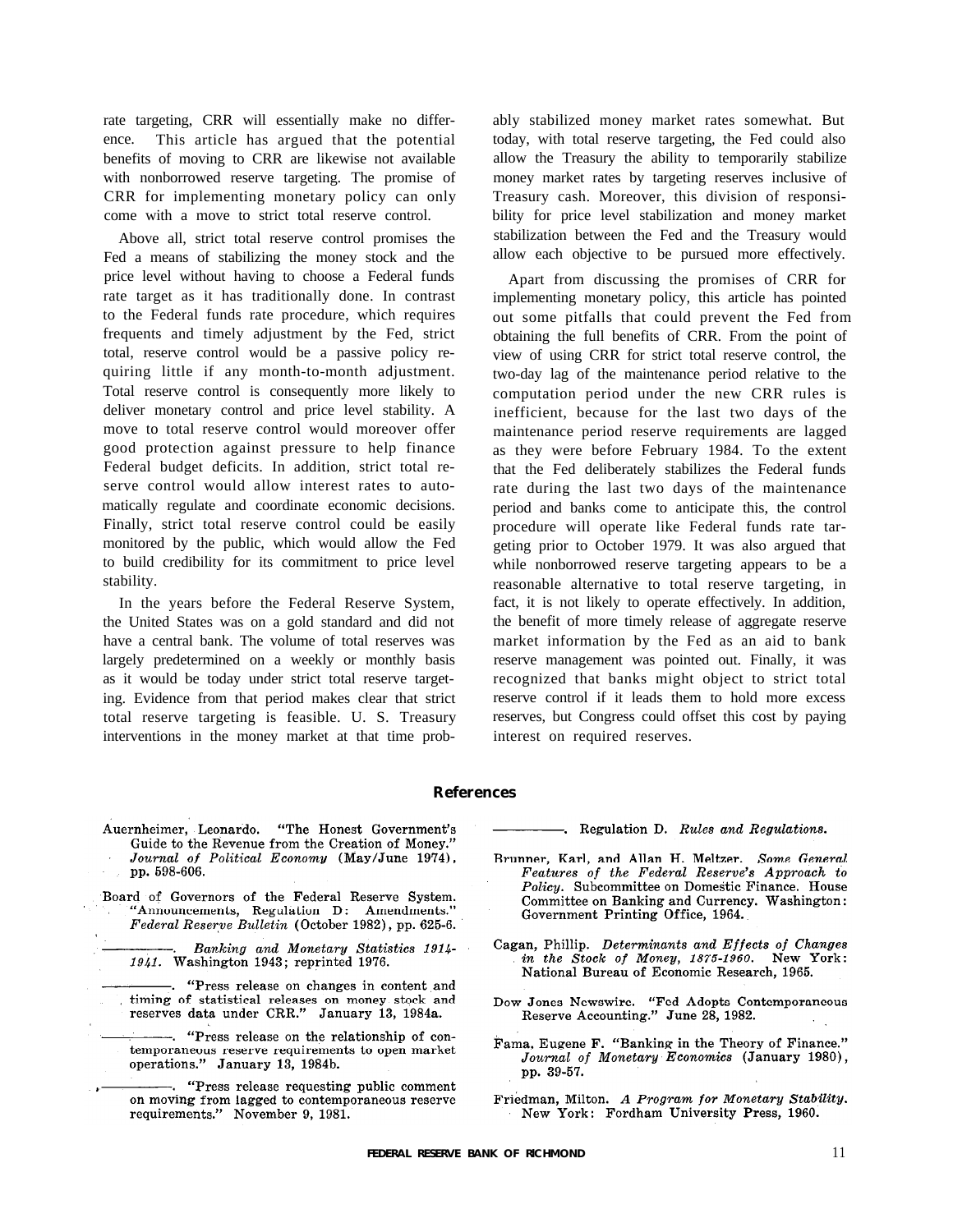Banks." *Journal of Money, Credit and Banking* "Controls on Interest Rates Paid by (February 1970), pp. 15-33.

"Monetary Instability." Newsweek, December 21, 1981, p. 71.

. "Monetary Policy: Theory and Practice." *Journal of Money, Credit and* Banking (February 1982), pp. 98-118.

"Monetary Policy : Theory and Practice-A Reply." *Journal of Money, Credit and Banking* (August 1982), pp. 404-6.

. "Should There Be An Independent Monetary Authority?" in *In Search of a Monetary Constitution.* Leland Yeager, ed. Cambridge : Harvard University Press, 1962, pp. 219-43.

and Anna Jacobson Schwartz. *A Monetary History of the United States 1867-1960.* Princeton: Princeton University Press, 1963.

- Frost, Peter A. "Bank's Demand for Excess Reserves." *Journal of Political Economy* 79 (July/August 1971), 805-25.
- Goodfriend, Marvin. "A Model of Money Stock Determination With Loan Demand and a Banking System Balance Sheet Constraint." *Economic Review,* Federal Reserve Bank of Richmond (January/ February 1982), pp. 3-16.

. "Discount Window Borrowing, Monetary Policy, and the Post-October 6, 1979 Federal Reserve Operating Procedure." *Journal of Monetary Economics* 12 (September 1983), 343-56.

and Monica Hargraves. "A Historical Assessment of the Rationales and Functions of Reserve Requirements." *Economic Review,* Federal Reserve Bank of Richmond (March/April 1983).

Lang, Richard W. "TTL Note Accounts and the Money Supply Process." *Review,* Federal Reserve Bank of St. Louis (October 1979).

- Levin, Fred J., and Ann-Marie Meulendyke. "Monetary Policy: Theory and Practice-A Comment." *Journal of Money, Credit and Banking* (August 1982), pp. 399-403.
- Macaulay, Frederick R. *Some Theoretical Problems Suggested by the Movements of Interest Rates, Bond Yields and Stock Prices in the United States Since 1856.* New York: National Bureau of Economic Research, 1938.
- McCallum, Bennett T. "Price Level Determinancy with an Interest Rate Policy Rule and Rational Expectations." *Journal of Monetary Economics* (November 1981), pp. 319-29.
- and James G. Hoehn. "Instrument Choice for Money Stock Control with Contemporaneous and Lagged Reserve Requirements." *Journal of Money, Credit and Banking* (February 1983), pp. 96-101.
- Partee, Charles T. Statement before the Subcommittee on Financial Institutions Supervision, Regulation and Insurance of the Committee on Banking, Finance and Urban Affairs, U. S. House of Representatives, October 27, 1983, in *Federal Reserve Bulletin* (November 1983), pp. 846-52.
- Poole, William. "Commercial Bank Reserve Management in a Stochastic Model: Implications for Monetary Policy." *Journal of Finance* 27 (December 1968), 769-91.
	- . "Federal Reserve Operating Procedures : A Survey and Evaluation of the Historical Record Since October 1979." *Journal of Money, Credit and Banking* (November 1982, Part 2), pp. 575-96.

"How to Make Reserves Control Work." *American Banker,* October 31, 1979, pp. 4-5.

"The New Federal Reserve Technical Procedures for Controlling Money." Appendix to a statement by Paul A. Volcker, Chairman, Board of Governors of the Federal Reserve System. before the Joint Economic Committee, February 1, 1980.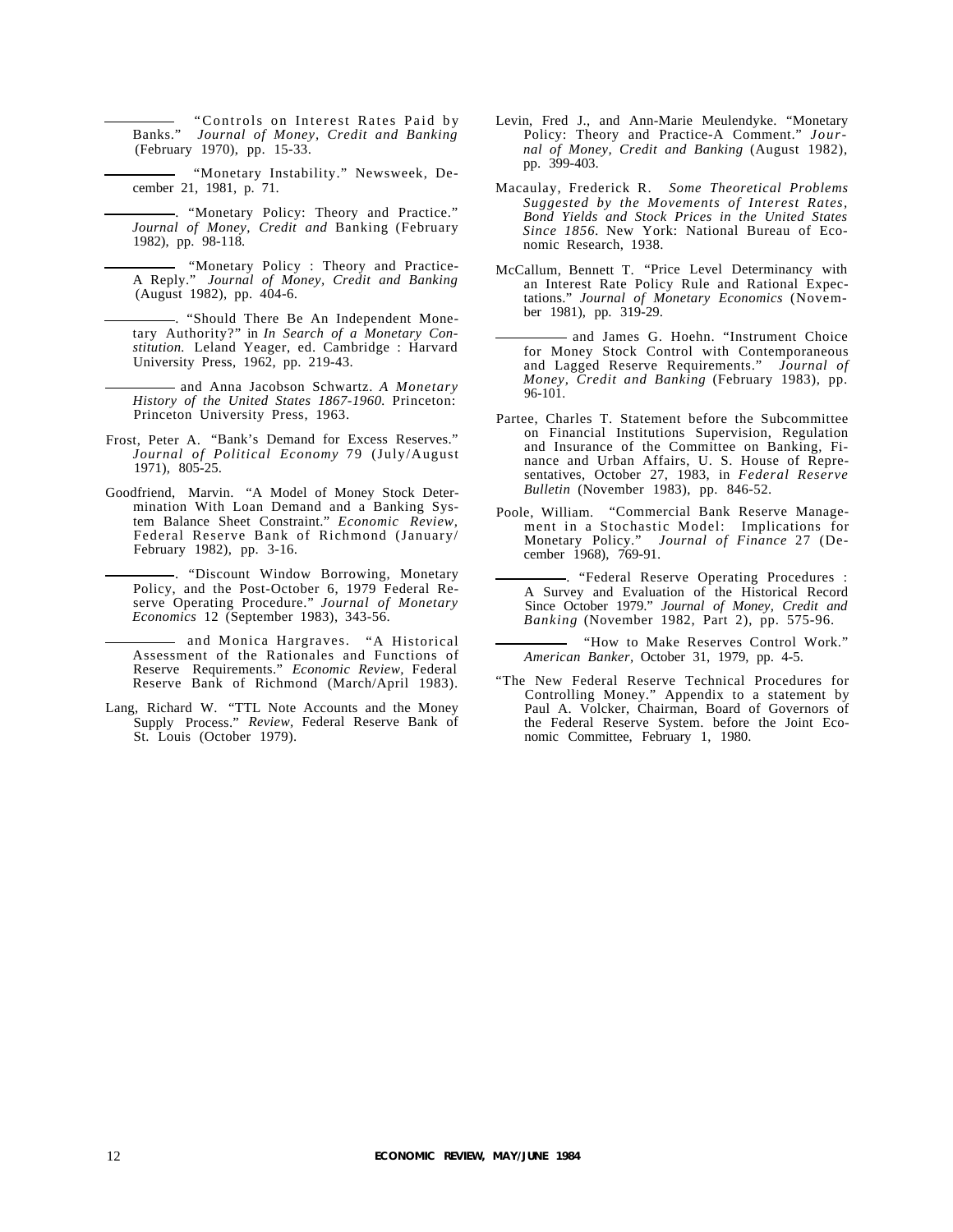# ON NONNEUTRAL RELATIVE PRICE EFFECTS IN MONETARIST THOUGHT: SOME AUSTRIAN MISCONCEPTIONS\*

#### *Thomas M. Humphrey*

The resurgence of monetarism has been one of the more Celebrated developments in postwar macroeconomic thought. Since Milton Friedman's influential 1956 restatement of the quantity theory of money [5], monetarism has become increasingly prominent in policy deliberations and academic theorizing alike. Matching this rise has been a corresponding revival of interest in the monetarist view of the monetary transmission mechanism-i.e., the mechanism or process that links money to nominal income and through which the economy adjusts to, monetary changes.

This article deals with the monetarist version of the monetary mechanism as expounded by Friedman and his late-19th and 20th century American quantity theory predecessors; in particular, it deals with a key misconception concerning that view. More precisely, it examines the Austrian School's contention that monetarists invariably ignore relative price and real output effects in the monetary mechanism. The term Austrian here of course refers to those modern followers of the monetary overinvestment business cycle theories of Ludwig von Mises and Friedrich A. Hayek. Those theories explain how monetaryinduced declines in the rate of interest from its real equilibrium level stimulate overinvestment of capital in projects that prove unsustainable once the rate returns to equilibrium.

## **'Austrians' Antimonetarist Critique**

According to at least three modern Austrians, monetarists concentrate solely or largely on money's long-run neutral equilibrium impact on the general price level and neglect or ignore the temporary nonneutral real-sector effects of monetary changes. This allegation, which has its historical roots in von Mises'

and Hayek's criticism of the quantity theory of money, has received its most recent statement in Norman P. Barry's article on "Austrian Economists on Money and Society" in the May 1981 issue of the *National Westminster Bank Quarterly Review.* Says Barry :

Orthodox monetarists concentrate on changes in the general price level brought about by monetary expansion or contraction; all prices are assumed to move up. or down uniformly. This is maintained partly because holistic magnitudes such as the general price level are easily observable, and partly because money is always assumed to be neutral (that is an economy is more or less in equilibrium so that the effect of monetary disturbance is not on the structure of relative prices). [1 ; p. 23]

By contrast, Austrians, according to Barry, do not neglect nonneutralities or relative price effects of monetary shocks. On the contrary they emphasize such effects and the resulting disruption of real activity.

For the Austrians, however, the change in the structure of relative prices is crucial and monetary disturbance produces discoordination throughout the economy. [1; p. 23]

Barry's remarks are echoed by Gerald O'Driscoll and Sudha Shenoy, who argue that monetarists, unlike Austrians,

. . . ignore, the real side of the economy and hence the real maladjustments brought about by a monetary policy that interferes with the coordination of economic, activities. [They] implicitly assume. that the real side of the economy is always in some sort of long-term equilibrium, in which money influences only the price level or money income and not the structure of relative prices or the composition of real output . . . . [M]onetarists appear to be unaware of the real effects of money on the economic system-money's effect on individual prices and price interrelationships and hence on the whole structure of outputs and employments. [9; pp. 185, 193]

In short, according to O'Driscoll and Shenoy, monetarists (1) ignore "the structure of production and

<sup>\*</sup>Paper presented at the Mises Colloquium on Austrian Economics, Ludwig von Mises Institute of Auburn University, Auburn, Alabama, March 9, 1984.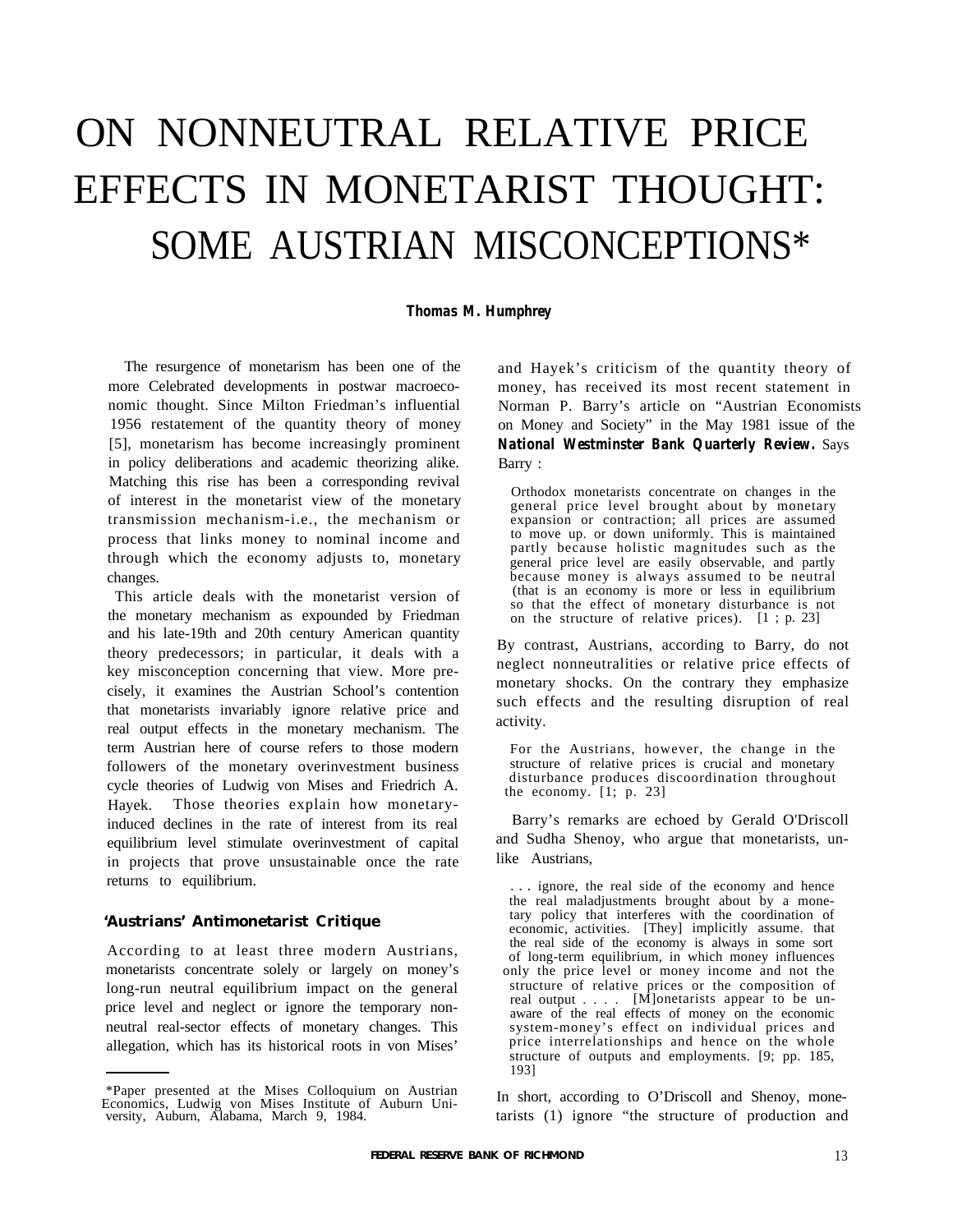the influence of prices on production," (2) neglect "the microeconomics of business cycles," and (3) adhere exclusively to a Walrasian general equilibrium model that fails "to find any place for money in the pricing process" and that gives money "no role in determining relative prices" [9; pp. 193, 194].

The purpose of this paper is to suggest (1) that the foregoing views are mistaken, (2) that monetarists do *not* neglect nonneutral relative price or real economic effects of monetary shocks, (3) that, on the contrary, they (or at least some of them) fully incorporate these elements into their analysis of the monetary transmission mechanism, (4) that, in fact, their concern for these effects is what motivates their advocacy of stable monetary policy (indeed, why would they care about sharp swings in the money stock if those swings had no real output and employment effects), (5) that, if anything, they may recognize an even greater number of relative prices or relative yields than do the Austrians, (6) that, with the possible exception of a singular Austrian concern for the composition (as opposed to *level)* of real output, there is little difference between the two views of the monetary mechanism, and (7) that, consequently, the notion that the Austrian view is unique is a myth. In order to document these points, the paragraphs below examine the writings of six prominent American monetarists or quantity theorists-namely Alexander Del Mar, Irving Fisher, Clark Warburton, Milton Friedman, Karl Brunner, and Allan Meltzer -to show what they had to say about nonneutralities and relative price effects of monetary disturbances.

Before doing so, however, it should be noted that the preceding assertions are in no way intended to belittle Austrian views of the working of the monetary mechanism. Rather the purpose is to suggest that many of those views-notably the notions of the first-round injection effects of monetary disturbances, of the misleading price signals produced by an artificial money-induced lowering of the interest rate, of the consequent overinvestment of capital and unsustainable increase in the capital intensity of production, and of the necessity of a depression to work off the excess capital stock-have their exact counterparts in at least some monetarists' versions of the monetary mechanism. With this in mind, let us proceed to the first monetarist to be considered, namely Alexander Del Mar, the first director of the U.S. Bureau of Labor Statistics and author of several important late 19th century writings on monetary theory and history.

#### **Alexander Del Mar (1836-1926)<sup>1</sup>**

The notion that quantity theorists invariably overlook or abstract from the real effects of monetary changes is quickly dispelled by a glance at Del Mar's 1896 volume *The Science of Money.* In that book he expounded at least five ideas that constitute the hallmarks of both the Austrian and monetarist views of the monetary mechanism.

He distinguished, first, between *static equilibrium analysis* (in which all prices vary equiproportionally with money so that neutrality prevails) and *dynamic disequilibrium* analysis (in which individual prices adjust nonuniformly such that money exerts a temporary nonneutral impact on real variables). Static equilibrium analysis, he said, teaches that "a doubling of the sum of money will result in a doubling of price" such that neutrality holds [2; p. 185]. By contrast, dynamic disequilibrium analysis reveals that when the money stock alters,

prices do not move together, and the change from a large to a small currency, or vice versa, is by far the most important economical circumstance that can influence the [real] affairs of a nation. [2; p. 177]

That is, monetary causes, via their differential effect on individual prices, can have real consequences.

Second, having asserted the real significance of money-induced nonuniform price movements, he attempted to specify the exact sequence in which individual prices adjust to a monetary shock. Specifically, he argued that prices adjust in the following order :

1. Bullion. 2. Stocks and bonds. 3. Shares of incorporated companies. 4. "Staples," or crude and imperishable commodities. 5. Merchandise, including perishable commodities, crude articles of subsistence, etc. 6. Fabric[ated goods], such as machinery, manufactured food, articles for wear, etc. 7. Landed property, or real estate. 8. Skilled labour, or artisans' wages. 9. Unskilled labour, or the wages of labourers, soldiers, seamen, etc. 10. Professional services, or the emolument of authors, inventors, lawyers, engineers, clergymen, account: ants, and other professional and clerical classes. [2; p. 186]

In short, he argued that asset prices adjust faster than raw material prices, raw material prices faster than final product prices, and the latter faster than the prices of productive factors.

Third, he pointed out that, because prices do not adjust uniformly, monetary shocks necessarily distort

<sup>&</sup>lt;sup>1</sup>On Del Mar, see Tavlas [10].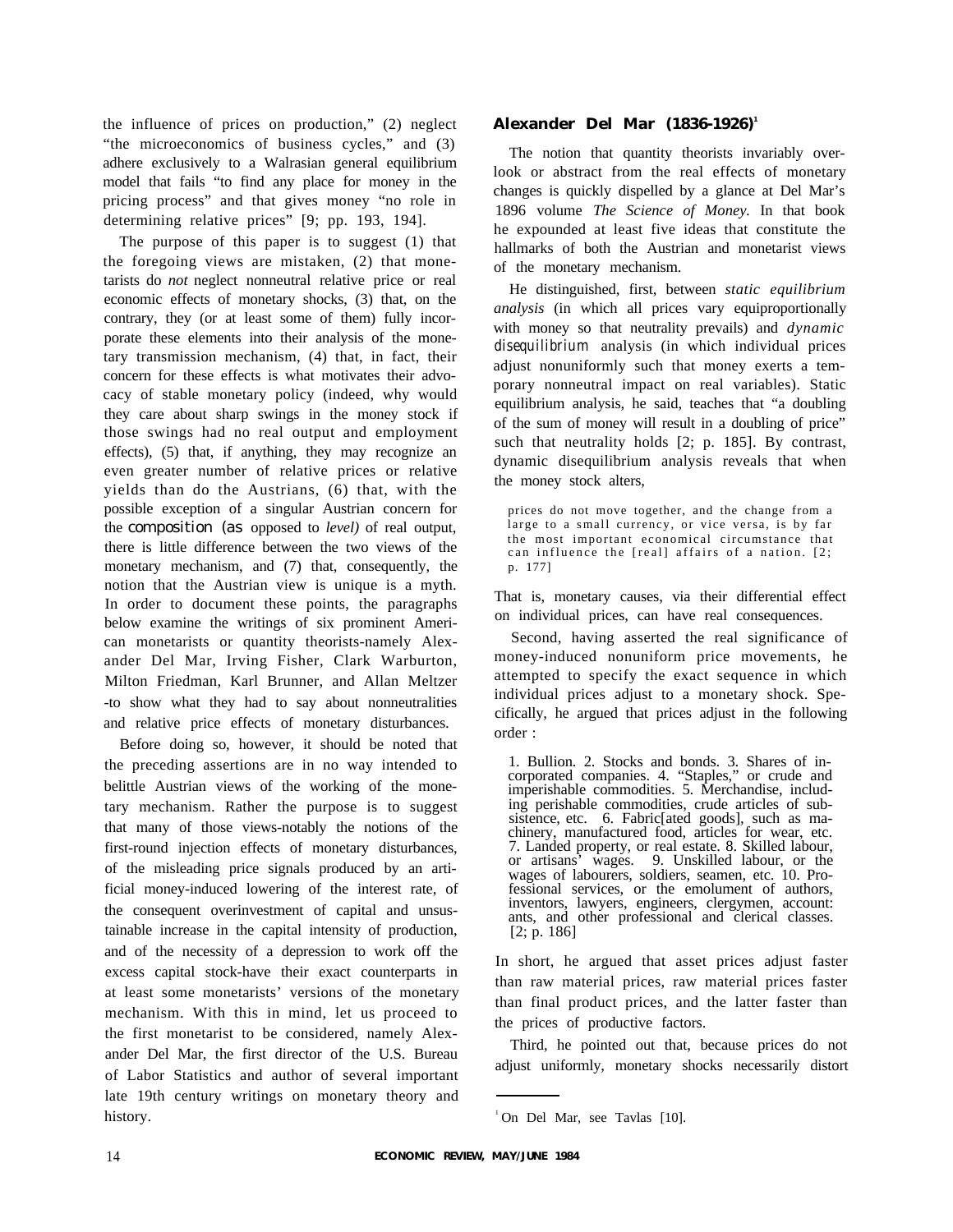the structure of relative prices and thereby disrupt production and discoordinate economic activity. As he put it,

to increase money, or permit it to increase, is not merely to enhance all prices simultaneously: it is to enhance the price of some things in point of time before others  $\therefore$  . [The result] is to derange and throw into disorder all the varied and complicated interests of society. [2; p. 188]

Similarly, to contract the money supply

is to depress the prices of certain commodities sooner than others, and to occasion a derangement of affairs even more perilous to society; for . . . a [nonuniform] fall of prices hinders commerce and depresses production, and thus deprives labour of employment or tangible existence. [2; p. 188]

Here, contrary to Austrian contentions, is one early monetarist's recognition of the relative price/real output effects of monetary disturbances. To prevent these disturbances, he recommended that money's growth be stabilized at a constant rate equal to the trend growth rate of real output, estimated by him to be 3.3 percent per year [10; p. 18].

Finally, although he did not (like the Austrians) discuss how monetary expansion alters the time structure of production and leads to an overinvestment of capital, he did state that the new money causes the real rate of interest temporarily to fall below its equilibrium level, thereby lowering the real cost of borrowing relative to final product prices and the expected return on investment. The resulting rise in actual and anticipated profit, he said, induces a corresponding rise in the demand for loans to finance new investment projects. Eventually the rise in loan demand bids the real rate into equilibrium, but not before additional new investment projects have been started. Here is Del Mar's recognition that the monetary mechanism embodies an interest rateinvestment channel-the same channel emphasized in the Austrian approach.

## **Irving Fisher ( 1867-l 947)**

The next monetarist to be considered is Irving Fisher, the famous monetary reformer, pioneer econometrician, and America's foremost quantity theorist. A careful reading of his work reveals that he did not neglect the relative price and resource allocation effects of monetary changes. On the contrary, he asserted that such effects always occur during transitional adjustment periods, periods in which individual "prices never do move in perfect unison" with each other or with the money stock [3; p. 184].

Thus in Chapter 9 of his famous *The Purchasing*

*Power of Money* (1911)-a chapter devoted to a discussion of "the dispersion of prices"-he argues that the existence of such inhibiting factors as contractual restraints, legal prohibitions, and the inertia of custom render individual prices sticky such that they adjust at different speeds to monetary shocks. The result, he noted, is to alter the structure of relative prices and therefore the pattern of real output. Distinguishing between the long-run neutrality and short-run nonneutrality of monetary changes, Fisher states that

The chief conclusion of our previous study is that an increase of money, other things equal, causes a proportional increase in the level of prices. In other words, the p's in the sum EpQ tend to rise in proportion to the increase in money. It was noted, however, that the adjustment is not necessarily uniform, and that if some p's do not rise as much as in this proportion, others must rise more. In this connection, we observe that some prices cannot adjust themselves at once, and some not at all. This latter is true, for instance, of prices fixed by contract. A price so fixed cannot be affected by any change coming into operation between the date of the contract and that of its fulfillment. Even in the absence of explicit contracts, prices may be kept from adjustment by implied understandings and by the mere inertia of custom. Besides these restrictions on the free movement of prices, there are often legal restrictions; as, for example, when railroads are prohibited from charging over two cents per passenger per mile, or when street railways are limited to five-cent or three-cent fares.

Whatever the causes of nonadjustment, the result is that the prices which do change will have to change in a greater ratio than. would be the case were there no prices which do not change. Just as an obstruction put across one half of a stream causes an increase in current in the other half, so any deficiency in the movement of some prices must cause an excess in the movement of others. [3; p. 184, 185]

The resulting change in relative prices stemming from these differential individual price movements alters the composition of real output. For,

as each p changes, the "Q connected with it will change also; this, because usually any influence affecting the [relative] price of a commodity will also affect the consumption of it. [3; p. 194]

This alteration in the output mix, Fisher noted,

introduces a new complication. We have in many of our previous discussions been assuming, as was admissible theoretically, that all the Q's remain unchanged while we investigate the changes in the p's due to changes in the currency or in velocities of circulation. But practically we can never get an opportunity to study such a case. [3; p. 194]

In other words, monetary shocks invariably entail relative price and real output effects. These effects cannot be disregarded by the analyst. Austrians could hardly put it more convincingly.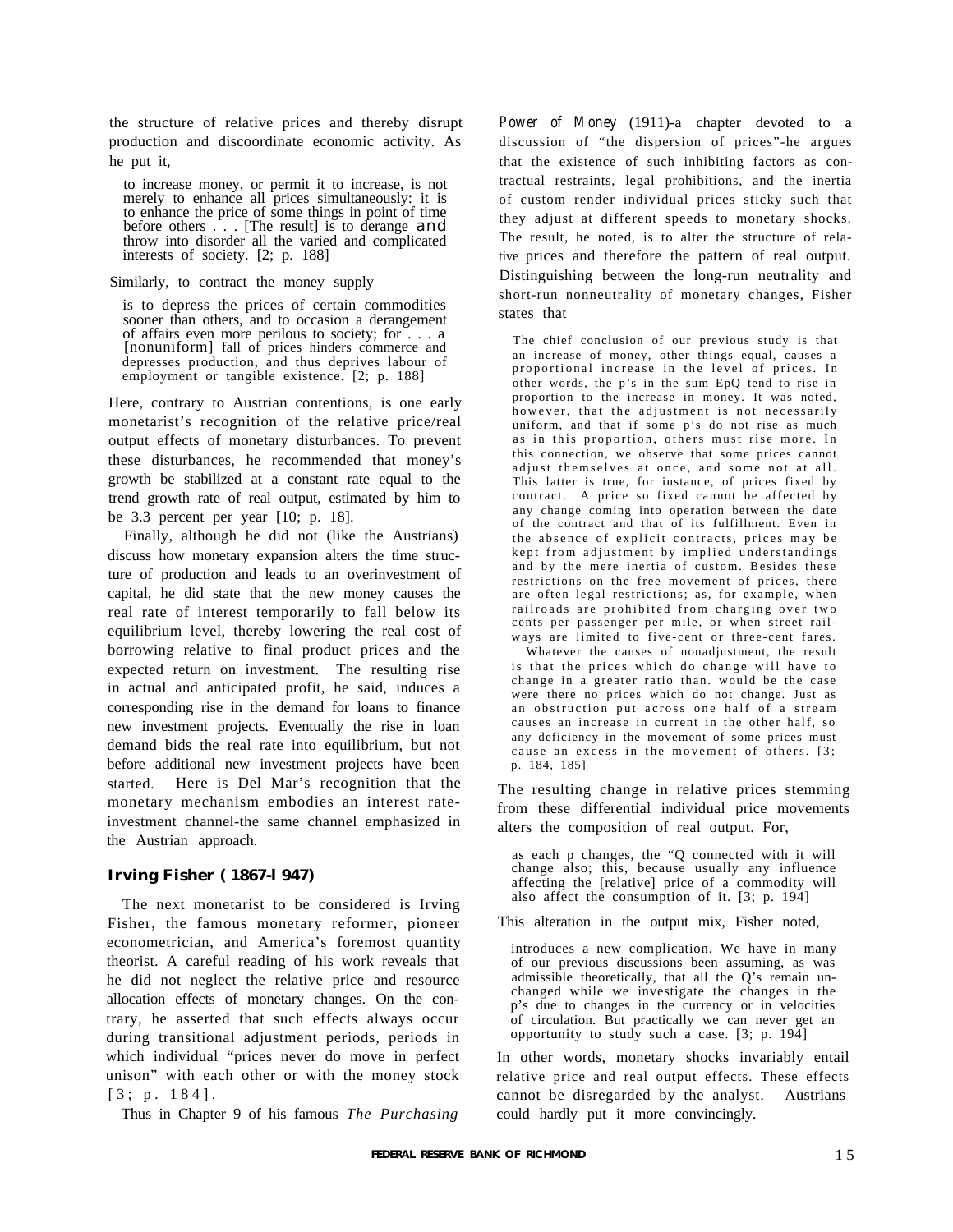## **Real Wage/Employment Effects : Fisher's Phillips Curve Analysis**

Of the relative prices affected by monetary shocks, Fisher emphasized two, namely real wage rates (i.e., nominal wages deflated by commodity prices) and *real interest rates* (i.e., nominal yields corrected for inflation), In his seminal 1926 *International Labour* Review article entitled "A Statistical Relation Between Unemployment and Price Changes"-now recognized as the first rigorous statistical analysis of the Phillips curve tradeoff between unemployment and inflation,  $\lambda$  he argued as follows regarding the real wage effects of monetary changes. He noted first that nominal wages ("which are fixed sometimes either by contract or custom, for at least a number of months") tend to adjust to monetary changes less rapidly than do product prices. Thus real wages fall when money and prices are increasing and rise when money and prices are falling. Assuming that employers' demand for labor (hiring) varies inversely with real wages, it follows that monetary expansion temporarily stimulates employment and monetary contraction temporarily depresses it. In other words, according to Fisher,

the ups and downs of employment are the effects, in large measure, of the rises and falls of prices, due in turn to the inflation and deflation of money and credit. [4; p. 502]

Here is Fisher's recognition of one important nonneutrality (namely the employment effect) of money. This emphasis on the short-run nonneutrality of money is even more pronounced in his treatment of the real interest rate effects of monetary changes, effects which constitute the core of his theory of the business cycle.

## **Real Interest Rate Effects**

With respect to these real interest rate effects he argued as follows: Suppose the money supply increases, thereby putting upward pressure on prices. Suppose further that the price rise is initially unanticipated and therefore is not immediately incorporated into nominal rates. Because sluggish nominal interest rates do not at first rise as fast as product prices, real rates fall below their equilibrium level (the expected profit rate on new capital investment). Businessmen, desiring to take advantage of this rate disparity, step up their real loan demands. Assuming banks accommodate these loan demands and that the increased real loans are used to finance new real projects made possible by the inflation-induced overemployment of labor and other resources, it follows that real output rises. In Fisher's words, "Trade (the Q's) will be stimulated by the easy terms for loans" [3 ; p. 61]. This is the expansion phase of the cycle.

According to Fisher, the expansion ends when the sluggish nominal rate finally adjusts completely to the rate of price increase and the real rate returns to its equilibrium level. The economy, however, does not stabilize at this point. Instead, the rise in the real rate precipitates a wave of business bankruptcies that trigger fears of the soundness of banks. These fears in turn prompt a run on banks, a drain of cash reserves, a financial crisis, and ultimately a collapse of the money supply. Fisher explains :

With the rise of interest, those who have counted on renewing their loans at the former rates and for the former amounts are unable to do so. It follows that some of them are destined to fail. The failure (or prospect of failure) of firms that have borrowed heavily from banks induces fear on the part of many depositors that the banks will not be able to realize on these loans. Hence the banks themselves fall under suspicion, and for this reason depositors demand cash. Then occur "runs on the banks," which deplete the bank reserves at the very moment they are most needed. Being short of reserves, the banks have to curtail their loans. It is then that the rate of interest rises to a panic figure. Those enterprisers who are caught *must* have currency to liquidate their obligations, and to get it are willing to pay high interest. Some of them are destined to become bankrupt, and, with their failure, the demand for loans is correspondingly reduced. This culmination of an upward price movement is what is called a crisis,-a condition characterized by bankruptcies, and the bankruptcies being due to a lack of cash when it is most needed. [3; pp. 65-66]

As a result of this crisis and the drain of bank reserves, the money stock falls, prices fall, and (because the nominal rate does not adjust as fast as product prices) real rates rise above their equilibrium level. The result is a decline in the real demand for loans and the level of real activity financed by those loans. The cycle enters its depression phase, a phase triggered by the preceding crisis and its panicinduced shrinkage of the money stock.

## **Fisher and Austrian Business Cycle Theory**

Fisher's analysis, appearing as it did in his 1911 *The Purchasing Power of Money* fully one year before von Mises' *The Theory of Money and Credit,* presaged much of the Austrian theory of the trade

 $2$ Indeed, Fisher's paper has been reprinted in the March/ April 1973 issue of the Journal of Political Economy under the title "I Discovered the Phillips Curve."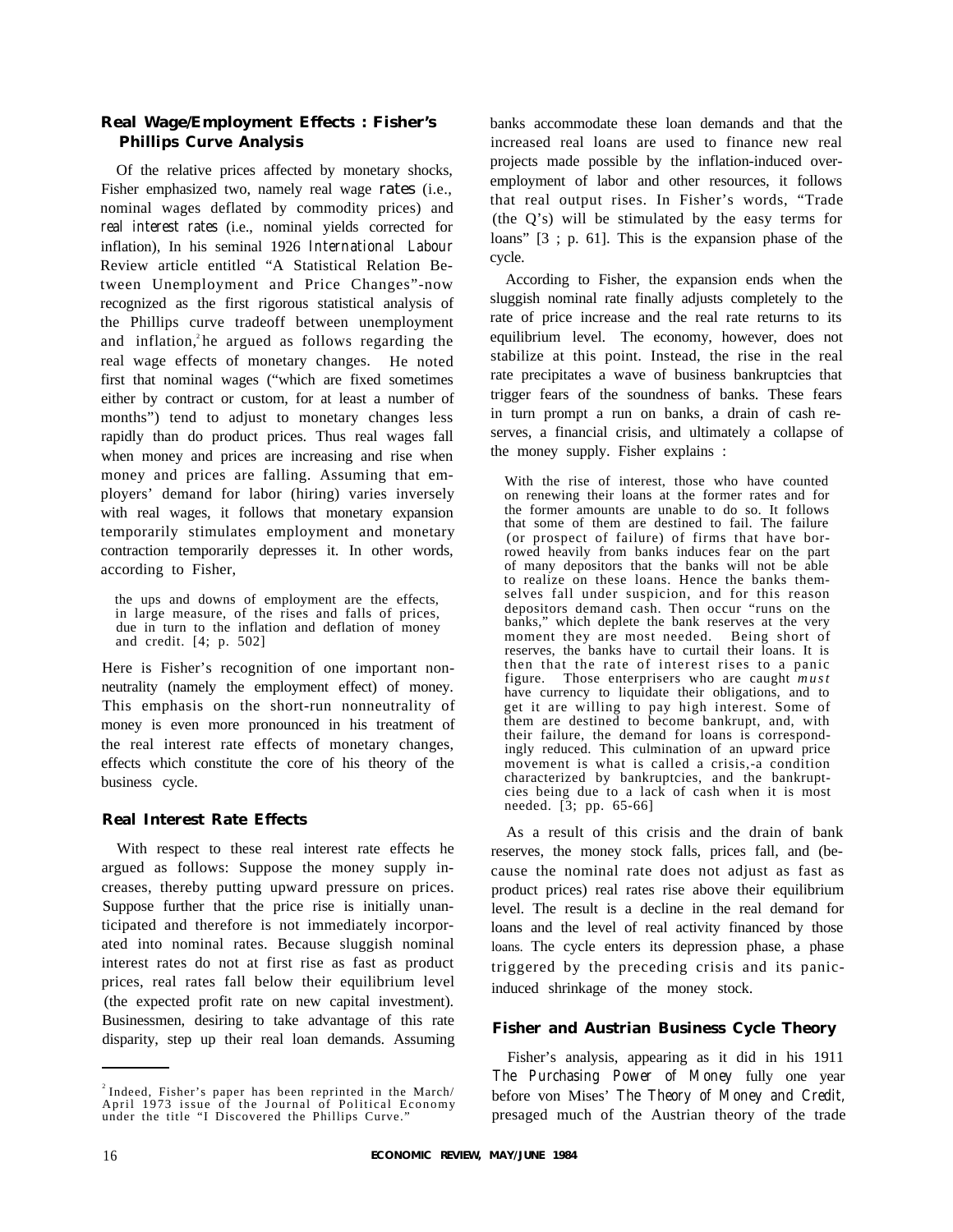cycle. That this is so and that Fisher (as well as Del Mar) deserves credit for anticipating some of the essentials of the Austrian approach is evident from a comparison of the two views. For, contrary to the Austrians' contentions, such comparison reveals that Fisher's' monetarist theory of the cycle is virtually the same as the Austrian theory in several key respects. Not only did he, like the Austrians, see monetary disturbances as the dominant cause of the business cycle, but, like them, he also viewed the cycle as the outcome of real reactions to the purely monetary shocks. And like them, he emphasized the relative price and real output effects of monetary changes.

In particular, like the Austrians, he highlighted the role of a disequilibrium real interest rate as a transmitter of misinformation and a discoordinator of production. Specifically, he argued that when an inflationary monetary injection pushes the real rate below its equilibrium level, the result is a misleading price signal that directs too many resources into capital-intensive projects, projects that would not be justified at the equilibrium rate. He even uses the same terminology as the Austrians, speaking of "maladjustments in the rate of interest" that "beguile" business borrowers to "overinvest" [3; p. 66]. Like his Austrian counterparts, he recognized that depression is the necessary and inevitable outcome of the capital overinvestment of the preceding boom.

Also, like the Austrians, Fisher recognized how interest rate changes can alter the time structure of production and thus the composition (mix) of output. He did so when he stated that a money-induced "movement of interest will tend to make the prices," and hence real quantities, "of different [goods] vary in different directions or to different extents" depending upon their relative, capital intensities [3; p. 193].

Finally, like the Austrians, Fisher maintained that although the economy is always tending toward steady-state equilibrium, it rarely attains it before fresh shocks occur. Consequently, dynamic disequilibrium is the normal state of affairs. For,

While the pendulum is continually seeking a stable position, practically there is almost always some occurrence to prevent perfect equilibrium. Oscillations are set up which, though tending to be selfcorrective, are continually perpetuated by fresh disturbances. [3; p. 70]

It follows that :

Since periods of transition are the rule and those of equilibrium the exception, the [monetary] mechanism . . . is almost always in a dynamic rather than a static condition. [3; p. 71]

Although a monetarist, Fisher here exhibits two characteristics of the Austrian School: first, a belief that the economy is virtually always out of steadystate equilibrium, and second, an emphasis on equilibrating processes rather than equilibrium positions per se.

These similarities make it difficult to distinguish Fisher's cycle theory from the Austrians'. Moreover, they hardly support the notion of a unique Austrian view of the monetary mechanism.

## **Clark Warburton (1896-1979)**

Fisher was neither the first nor the last monetarist to stress the nonneutral relative price effects of monetary changes: he was followed in the 1940s and 1950s by Clark Warburton. It was Warburton who, almost singlehandedly, revived and continued to use the quantity theory of money throughout the heyday of the Keynesian revolution at a time when research on monetary factors was all but dead: That he fully recognized money's temporary relative price effects is evident in his statement that a monetary-induced

change in the level of prices is a process which takes a period of time, and affects prices of various items sequentially rather than simultaneously. [This sequential adjustment occurs because] some prices are greatly influenced by custom or contract and move less readily than other prices; specifically, wages and contractual elements in business costs tend to be sluggish relative to price of output. [The result is that] the process of adjustment to the new price level required by the changed quantity of money . . . produces price differentials, which increase or reduce the profitability [and hence production incentives] of business. [11; pp. 28, 86]

In other words, due to the lag of wages and other costs behind prices and the resulting impact on profits, monetary changes have real effects. Specifically,

monetary deficiency . . . is the major cause of business depression and declining employment. Monetary expansion at a more rapid rate than economic progress, on the other hand; is the major cause of business recovery and increasing employment. . . . [11; p. 87]

This statement hardly indicates a disregard of the short-run nonneutrality of money. To prevent such nonneutralities and their underlying monetary causes, Warburton favored stabilizing money's growth at a constant rate equal to the differential growth rate between output and velocity.

## **Warburton on Monetary Injection Effects**

Warburton likewise stands exonerated from the particular charge that monetarists ignore the non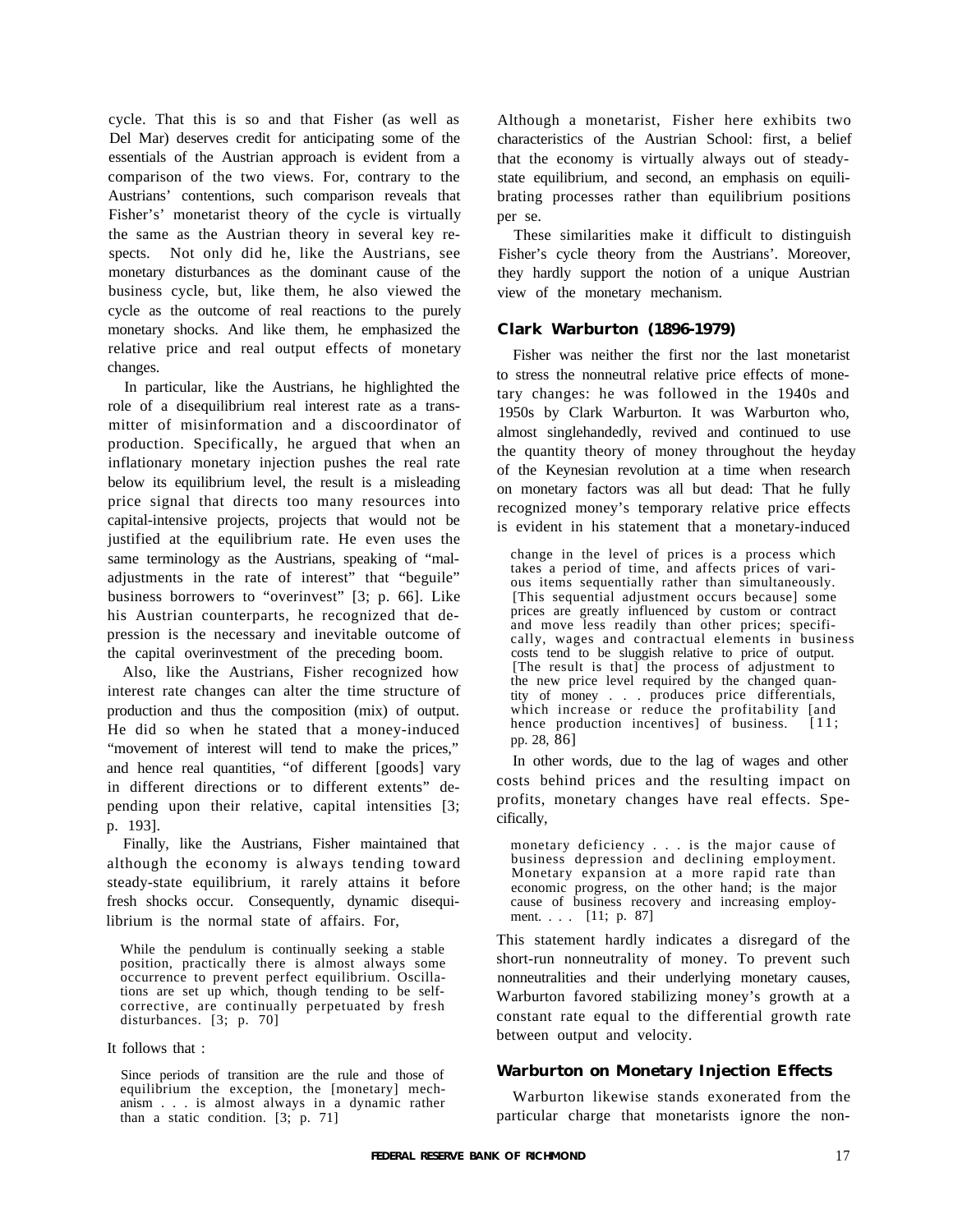neutral first-round injection effects of monetary disturbances (i.e., the initial real-sector effects stemming directly from the way new money enters into the circulation). This charge stems from the Austrians' allegation that monetarists unanimously assume that new money is distributed equiproportionally (and therefore neutrally) across cashholders as if by helicopter drop. By contrast, Austrians contend that new money in fact enters the economy at a specific point and thereby temporarily raises prices at that point relative to prices elsewhere. That Warburton, although a monetarist, adhered to this latter Austrian view is evident from his discussion of injection effects. Monetary injections, he said,

are felt, first, in some particular part of the economy and spread from that part to the rest of the economy through the medium of price differentials created at each stage of adjustment. [11; p. 85]

Evidently Austrians are mistaken in holding that monetarists invariably adhere to the helicopter model.

## **Milton Friedman**

The preceding has documented that earlier generations of monetarists did not ignore temporary nonneutral relative price and real output effects of monetary changes. Still, the view persists (especially among some Austrians) that the current generation of monetarists overlook these effects. Indeed, O'Driscoll and Shenoy characterize Milton Friedman's view of the monetary mechanism as one that "entirely ignores the microeconomic pricing process" and that totally neglects "money's effect on individual prices and price interrelationships" [9; pp. 191, 192].

This charge, however, is refuted by Friedman's own portfolio-adjustment explanation of the transmission mechanism, an explanation that stresses how substitution out of excess money holdings into a broad spectrum of financial and real assets changes the relative yields of those assets and their prices relative to the price of new output. Tracing a chain of causation from increasing money to rising real balances to a fall in the implicit convenience and security yield on holdings of those real balances and thence to cashholders' attempts to switch into higher yielding nonmoney assets, he argued that the result will be a rise in the prices (fall in yields) of those assets relative to the cost (yield) of producing them new. This differential, in turn, will stimulate spending to produce real output of those assets. Says Friedman of these relative price and real output effects :

An increased rate of monetary growth . . . raises the amount of cash that people and businesses have relative to other assets. The holders of the now excess cash will try to adjust their portfolios by buying other assets . . . . However, as people *attempt* to change their cash balances, the effect spreads from one asset to another. This tends to raise the prices of assets and to reduce interest rates, which encourages spending to produce new assets and also encourages spending on current services rather than on purchasing existing assets. That is how the initial effect on balance-sheets gets translated into an effect on income and spending. [7; pp. 24-25]

Thus, far from neglecting relative prices or yields, Friedman recognizes a myriad of them-far more than are recognized by Keynesians (who also employ a portfolio-adjustment model) and probably more than are recognized by the Austrians. Indeed he points out that the main difference between Keynesian and monetarist analyses of the transmission mechanism is in the range of assets and interest rates considered.

The difference in this area between the monetarists and the Keynesians is not on the nature of the process, but on the range of assets considered. The Keynesians tend to concentrate on a narrow range of marketable assets and recorded interest rates. The monetarists insist that a far wider range of assets and of interest rates must be taken into account. They give importance to such assets as durable and even semi-durable consumer goods, structures and other real property. As a result, they regard the market interest rates stressed by the Keynesians as only a small part of the total spectrum of rates that are relevant. [7; p. 25]

Friedman's stress on a whole host of relative prices makes him comparable to the Austrians, who also stress these components. It should be noted, however, that Friedman also stresses one additional relative price effect largely ignored by Austrians, namely a real wage/employment effect. Thus, in his famous 1967 presidential address to the American Economic Association [6], he points out how, owing to workers' misperceptions of inflation and the resulting lag of nominal wages behind prices, an unanticipated monetary change can temporarily alter real wages and thus the level of employment. In sum, far from ignoring relative prices in the monetary mechanism, Friedman recognizes more of them than do the Austrians.

# **Karl Brunner and Allan Meltzer**

Other well-known modern monetarists who, like Friedman, emphasize nonneutral relative price effects in the monetary mechanism include Karl Brunner and Allan Meltzer. Their contributions have recently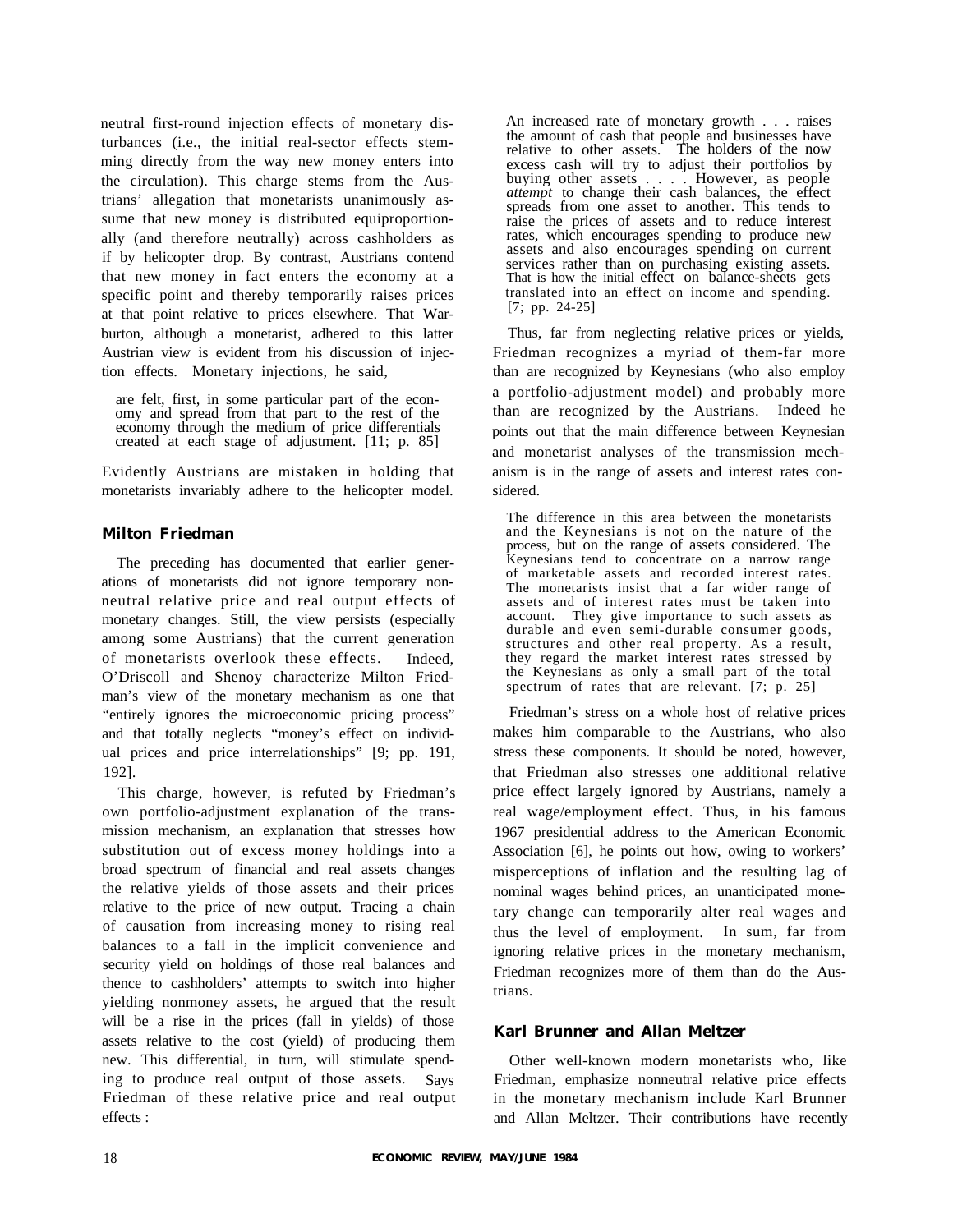been summarized by David Laidler. He states that Brunner and Meltzer

. had already developed a view of the transmission of monetary impulses in asset markets that stressed the role of relative prices as signalling devices, and found it easy enough to extend that line of reasoning to the markets for output and labor services as well. [8; p. 10]

More precisely, Brunner and Meltzer argue (1) that a monetary expansion initially lowers the implicit convenience and security yield on real cash balances relative to the yields on other assets, (2) that this fall in money's relative yield induces a substitution out of cash balances into a broad range of noncash assets, (3) that the resulting increased demand for those assets lowers their yields and raises their prices, (4) that, in particular, such substitution raises the prices of existing real capital assets and consumer durable goods relative to the costs of producing them new, and finally, (5) that this price-cost differential encourages production of those real assets. In this way, monetary impulses spread sequentially across a heterogeneous array of assets, temporarily affecting relative asset prices as well as the prices of those items relative to the prices of newly produced goods, This view, with its emphasis on money-induced changes in the structure of prices and thus-the composition of demand, is remarkably similar to its Austrian counterpart, which likewise stresses effects.

#### **Conclusion**

The preceding paragraphs have documented that, contrary to the contention of some Austrian writers, monetarists did not neglect nonneutralities and relative price effects in their analysis of the monetary mechanism. On the contrary, monetarists, like Austrians, stressed these effects. Moreover, as documented above, monetarist and Austrian theories of the business cycle share many of the same or similar characteristics. Because of this, the two approaches should be seen as complementary rather than as competing. The similarity between the two views also casts doubt on the notion of a unique Austrian view of the monetary mechanism.

Whatever their similarities or differences, the two views yield the same policy insight, namely that monetary disturbances are capable of producing severe disruptions to the real economy and for that reason should be avoided. True, the two schools differ over how monetary stability is to be achieved. Monetarists, with their disapproval of discretionary intervention and monetary fine-tuning, generally advocate some form of a constant monetary growth rate rule. By contrast, Austrians, with their desire to transfer monetary control from the government to the private sector, advocate the abolition of central banks in favor of either strict adherence to a gold or other commodity standard or reliance on a regime of freely competing private fiat currencies. Apart from these and other important differences (such as the Austrians' desire for swift monetary deceleration versus the monetarists' policy of gradualism), both schools agree that money must be stabilized and that the pursuit of active (discretionary) countercyclical monetary policy by unconstrained central banks is *not* the way to do it. On this fundamental point, as on the importance of relative price effects in the monetary mechanism, the two schools are in concurrence.

#### **References**

- 1. Barry, Norman P. "Austrian Economists on Money and Society." *National Westminster Bank* Quar*terly Review* (May 1981), pp. 20-31.
- 2. Del Mar, Alexander. The Science of Money. Reprint of the second edition (1896). New York: Burt Franklin, 1968.
- 3. Fisher, Irving. The Purchasing *Power of Money.* Reprint of the second revised edition (1922). New York: Augustus M. Kelley, 1963.
- these 4. . "A Statistical Relation between Unem-ployment and Price Changes." *International Labour Review,* 13 (June 1926), 785-92. Reprinted as "I Discovered the Phillips Curve." *Journal of Political Economy,* 81 (March/April 1973), 496- 502.
	- Friedman, Milton. "The Quantity Theory of Money: A Restatement,,' in *Studies in the Quantity Theory of Money.* Ed. Milton Friedman. Chicago, University of Chicago Press, 1956, pp. 3-24.
	- 6.
	- 7. - "The Counter-Revolution in Monetary Theory." IEA Occasional Paper No. 33. London: Institute of Economic Affairs, 1970.
	- 8. Laidler, David. "Monetarism : An Interpretation and an Assessment." *Economic Journal,* 91 (March 1981), l-28.
	- 9. O'Driscoll, Gerald P., Jr., and Shenoy, Sudha R. "Inflation, Recession, and Stagflation," in The *Foundations of Modern Austrian Economics.* Ed. Edwin G. Dolan. Kansas City: Sheed and Ward, 1977, pp. 185-211.
	- 10. Tavlas, George S. "Alexander Del Mar, Irving Fisher and the Quantity Theory of Money: A Reconsideration of the Doctrinal Foundations *o f* Monetarism." Unpublished paper.
	- 11. Warburton, Clark. *Depression, Inflation and Monetary Policy: Selected Papers, 1945-53* Baltimore : Johns Hopkins Press, 1966.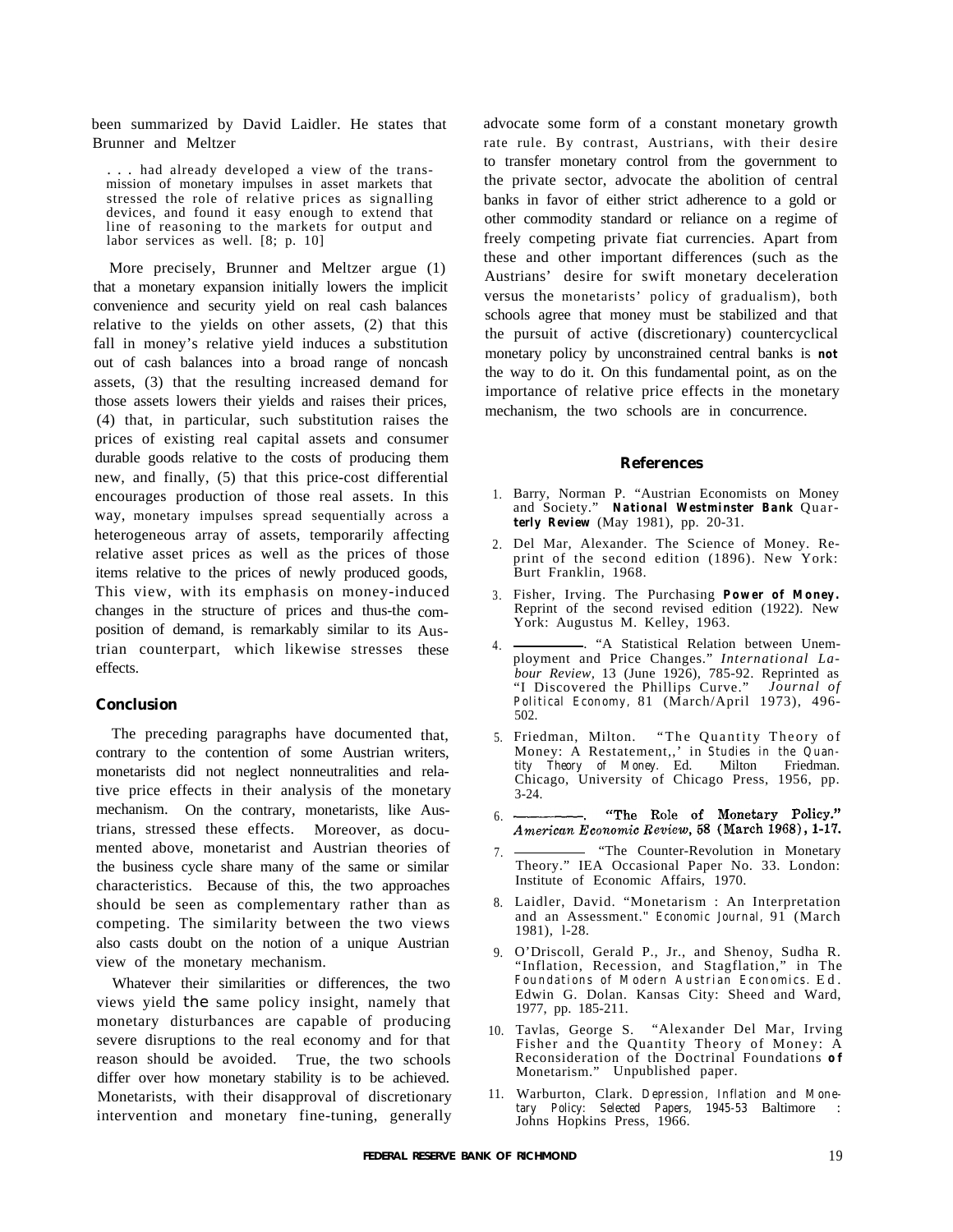# EQUALIZING REGIONAL DIFFERENCES IN WAGES: A STUDY OF WAGES AND MIGRATION IN THE SOUTH AND OTHER REGIONS

## *William E. Cullison*

Economic theory predicts that real wage differentials across geographical areas will not persist so long as there is free trade or free factor mobility among the areas. Persistent real wage differentials among regions of a country such as the United States would therefore be puzzling because, in addition to free trade, there is free movement of capital and labor. It is, however, part of the nation's folklore that real wages are persistently lower in the South despite a rather substantial migration into the Southern region. As Sahling and Smith (SAS) pointed out in a 1983 study of regional wage differentials [3],

Since the beginning of this century, wages in the South had remained not only lower than in the North but also substantially lower than in every other region of the country. Early studies attributed the regional differentials in money wage to variations in the quality of the labor force, in the industrial or occupational mix, severity of discrimination by race or sex, etc. After controlling for these factors, wages were still observed to be lower in the South. [3, p. 131]

Mancur Olson's 1983 presidential address to the Southern Economics Association, entitled provocatively, "The South Will Fall Again: The South as Leader and Laggard in Economic Growth," restates this economic folklore. Interpreting the results of a study by Charles Hulten and Robert Schwab [1], Olson noted,

Their estimates are full of paradoxes that are utterly inconsistent with any standard neoclassical story. . . . The labor moves away from the high wage regions to the relatively low-wage South and other growing regions in large quantities; a large part of the growth of these regions is due to increases in employment. Labor, in other words, moves to the regions where its marginal product is lower. [2, p. 922]

Olson explains the apparent, deviation from standard economic theory by union growth and a subsequent cartelization of labor markets.

Why would workers go through the costs and upheaval of migration to move from where wages were high to where they were low? If there had

been no cartelization and free entry in the labor markets of the Northeast and the older Middle West the workers could in general have enjoyed higher wages by staying at home. But if, as has been argued here, there were cartelized supracompetitive wage levels in the older and long-stable regions of the country, employers would not want to take on many of the workers who would have liked employment with them, so these workers had no choice but to move to the South or other growing regions to take lower-paying jobs. [2, p. 922]

Suppose, however, that real wages in actuality were not lower in the South than in other areas. Sahling and Smith's 1983 study, noted briefly earlier, also bore a provocative title, "Regional Wage Differentials : Has the South Risen Again?" Their analysis concluded that

. . . real wages for both male and female workers are sharply lower throughout the Northeast than for comparable urban workers in the South. Moreover, these real differentials widen between 1973 and 1978. . . . In 1978, money wages for males were lower throughout the Northeast than for comparable workers in the South. For females, money wages remained slightly higher in the New York area than for comparable workers in the South but were lower in the rest of the Northeast than in the South. [2, p. 134]

If Sahling and Smith are correct, the migration patterns noted by Olson are quite consistent with "any standard n&classical [economic] story."

This article is devoted to an examination of regional wage differentials, with particular emphasis on the South. It builds upon the work of Sahling and Smith by testing the robustness of their results using an alternative methodology and a less controversial definition of the South.<sup>1</sup>It also extends their analysis

 $1$ Sahling and Smith included the Washington, D.C.-Maryland-Virginia and the Baltimore SMSAs in the South region. Although there were legitimate reasons for placing those two SMSAs in the Southern region, the inclusion led some critics to dismiss their conclusions on the grounds that their study was biased toward higher wages in the South. The empirical work for this study does not place Baltimore and Washington in the Southern region.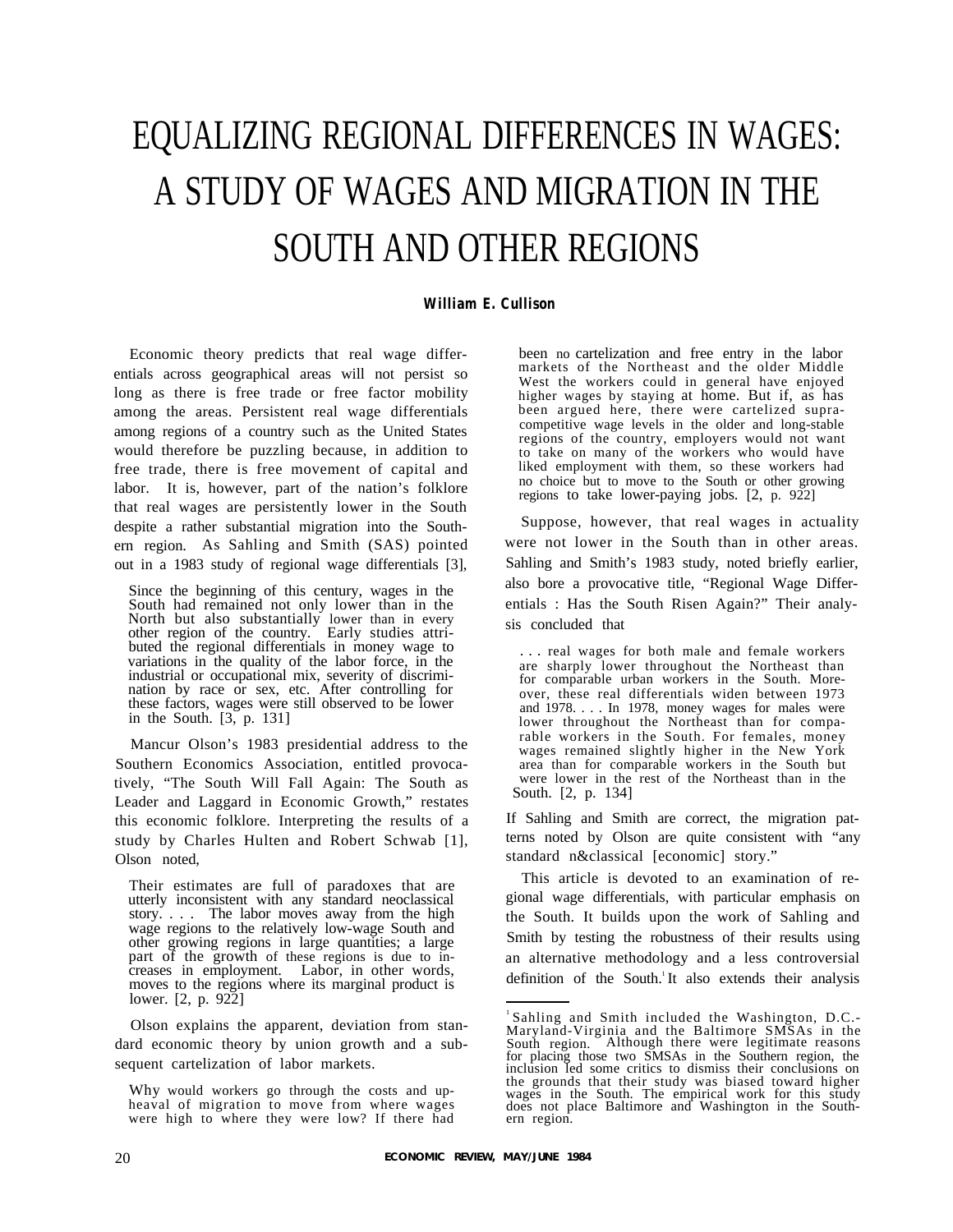cludes that, contrary to folklore and Mancur Olson, derive estimates of regional wage differentials from the South is not a low wage area any longer, if it the regressions mentioned above is complicated, the ever was. following example of the technique may be useful.

The article is divided into five sections. The first describes methods of analysis. The second examines real and nominal wages in standard metropolitan statistical areas. The third presents empirical findings from a broader sample of workers that includes those who live in rural and small urban areas. The final two sections summarize the findings and present the major conclusions of the study.

#### **Methods of Analyzing Wage Differentials**

This section includes a discussion of the statistical techniques used in this study and the Sahling and Smith study. It can be skipped by readers interested solely in statistical results rather than statistical methods.

*The* Sahling and *Smith (SAS)* Technique Sahling and Smith's study was designed to compare wage differentials of similar workers in similar jobs. Their article thus addresses the question of whether an individual worker in one region would be likely to earn higher wages in a similar job in another region. They do not attempt to explain regional differences in the overall average wage, which can be quite different. The overall average wage differential is affected, for example, by regional differences in occupational and industrial mix, while the average regional wage differential of like workers in like jobs is not.

To determine wage differentials of similar workers in similar jobs, Sahling and Smith (SAS) used a wage regression. They hypothesized that wages were a function of age, education<sup>2</sup> martial status, race, veteran status, ethnicity (Spanish), occupation, $3$  industry, <sup>4</sup>number of jobs held, union membership, sex, and region. Instead of including variables to represent region and sex, however, separate regressions were run for workers of each sex who lived in each of five regions of the country. One set of regressions used actual dollar wages earned as the dependent variable, another used wages adjusted for differences

to 1981. The article confirms their results and con- in regional costs of living.<sup>5</sup>Since the method used to

Suppose that one is comparing the New York City area to the South. After estimating regression equations for wages in the New York City area and the South based upon the labor force and occupational characteristics mentioned above, SAS computed arithmetic means of each such characteristic for the two areas. They then plugged each set of arithmetic means into the regression equation for the other area and computed a predicted wage.

Taking a particular instance, suppose the set of means described the New York City area. When average values of the independent variables describing workers who reside in the New York City area are plugged into the South regression, the resulting figure estimates the average wage that the New York City area work force would have earned if it had moved to the South. This estimate-is compared to the actual average wage of workers in the New York City area.

Similarly, the arithmetic means of the independent variables that describe the South are also plugged into the New York City area regression. The resulting figure predicts the average wage of the Southern workers if they had moved to the New York City area. This predicted wage is then compared to the actual average wage of the Southern workers.

As a result, the Sahling and Smith analysis yields two different wage differentials for each region, thereby raising the question of which differential is more nearly correct. Sahling and Smith discuss this dual differential dilemma and outline an ideal (but complicated) technique for resolving it. Arguing that each differential represents an extreme case, however, they opt for simplicity and average the two differentials for each region.

While the exact meaning of the averaged differential is unclear, the gains from simplification presumably justify their approach. The conclusions of their study, however, were so contrary to conventional wisdom that it seemed desirable to test the robustness of their approach.

*The Peer Group Technique* This study uses an alternative technique to adjust for regional differences in workers and jobs. This method, labelled the

<sup>&</sup>lt;sup>2</sup> The age groups are 14-19, 20-35., 35-64, and 65-75. The educational groups are, no education, l-5 years, 6-9 years, 10-13 years, 14-16 years, and 17 or more years.

<sup>&</sup>lt;sup>3</sup>Professional, manager, sales, clerk, craftsman, operative, laborer, or service worker.

<sup>&</sup>lt;sup>4</sup> Agricultural, mining and construction; manufacturing, durables or nondurables ; transportation, communications or public utilities; wholesale trade; retail trade; finance, insurance and real estate; business services;. personal services; professional services; or public administration.

<sup>&</sup>lt;sup>5</sup>The cost-of-living adjustments are from the BLS's release on average budgets for intermediate income families of four for selected urban areas.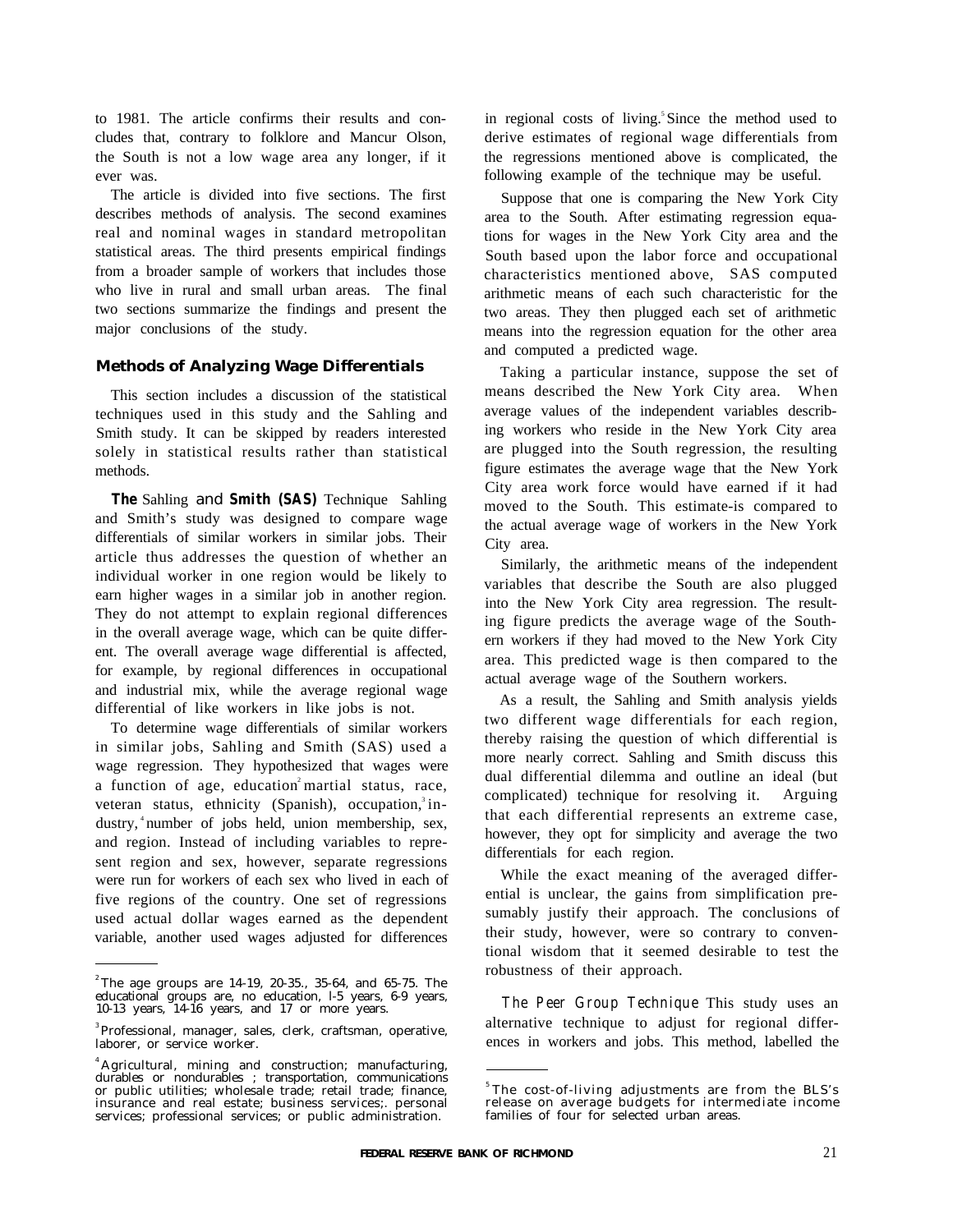peer group technique, apportions individuals into small groups made up of their exact peers classified by all of the criteria (except region of residence) used by Sahling and Smith for their analysis of wage differentials. After each peer group is determined, the average wage of those group members who live in the South is calculated and the wage of each non-Southern individual is recorded as a ratio of the Southern average wage. The procedure thus yields a set of wage ratios for each peer group-the number corresponding to the number of individuals in the group who do not reside in the South. After determining the set of relative wages in every peer group, the ratios are summed across peer groups by region, averaged, and tested to see whether the resulting average regional wage differentials were statistically significantly different from one.<sup>6</sup>

This technique has an advantage over the SAS method because the researcher knows how many workers in any given sample are strictly comparable. It also yields a standard error that enables the researcher to estimate the odds that a wage differential for like workers in like jobs actually exists, i.e., is not a result of random sampling error. It also adjusts for all possible interaction between the regional and the individual characteristics, something that is very difficult to do with the SAS method.

So much for the advantages of the peer group method. The disadvantage of the method is that it requires a very large sample. This requirement makes the method's results somewhat suspect for the studies of wage differentials in 1981 and 1983. For that reason, this study also calculates wage differentials by the SAS method for those years.

*The Data Set* Data were taken from the May 1978, May 1981, and April 1983 Current Population Surveys (CPS). These monthly census surveys provide the household data on employment status from which the Department of Labor calculates the unemployment rate. Although the CPS surveys are quite large, only a quarter of those surveyed are currently asked to reveal their earnings (in 1978 all

$$
S_{\bar{d}}\;=\;\;\sqrt{\frac{\Sigma_j\;D_j{}^2\,-\,(\Sigma_j\;D_j)^2/n}{n(n\!-\!1)}}
$$

workers were asked the wage question). Sahling and Smith restricted their study to workers living in the 29 largest SMSAs in order to adjust their data for regional differences in costs of living. As a result, the subsamples that they eventually analyzed included only 13,502 workers in 1973 and 13,147 in 1978.

For 1978, wage data (average hourly earnings to be exact) were available for 45,900 workers, 16,800 of whom resided in SMSAs. The analysis of nominal wage differentials from statewide data, discussed subsequently, is based upon this 45,900 worker sample, whereas the analysis of nominal wage differentials from SMSA data utilizes the 16,800 worker sample. The sample size for the study of real wage differentials was a smaller 13,853, because the costof-living data<sup>7</sup> were available only for the 29 largest SMSAs.

The usable subsample was reduced drastically in 1981 as a result of economy measures taken by the Government. Only 15,200 workers were asked to reveal their wages in that year. Of these, 5,600 lived in SMSAs, and only 4,600 lived in large SMSAs. The usable subsample in 1983 included 14,565 workers, of whom 5,407 lived in SMSAs.

# **Empirical Result-Workers Who Reside in SMSAs**

Chart 1 shows nominal regional wage differentials of workers who resided in SMSAs in 1978, 1981, and 1983, and real wage differentials of workers who resided in one of the 29 largest SMSAs in 1978 and 1981. The lines on the charts show the wage differentials as percentages of wages in the South area. Each chart shows wage differentials calculated both by the SAS and peer group methods, mentioned earlier, and (for comparison) the regional differences in overall average wages. This last-mentioned comparison is derived simply by averaging everyone's wages in a region and comparing that average to the average wage in the South. The chart, of course, only summarizes the detailed findings, which are presented in tabular form in the Appendix.

The chart shows clearly that in 1978, regardless of the method used, real wages in the South were substantially higher than in all other regions except the West. This result is consistent with the SAS study. In 1981, the last year for which a regional cost-ofliving index was published, Southern real wage rates

 $\delta$  In actuality, the wage data were transformed into logarithms, so the test was translated into a test to see whether the log of the wage differential was significantly different from zero. The standard error calculated was the standard error of the difference between sample means, paired observations,

when D is the difference in the paired observation. A description of the test is provided in Steel and Torrie  $[4, p. 78-79]$ .

 $^7$ This study used the same type of cost-of-living data as that mentioned in footnote 5. The sources were News, Bureau of Labor Statistics, USDL 79-305 and USDL 82-139.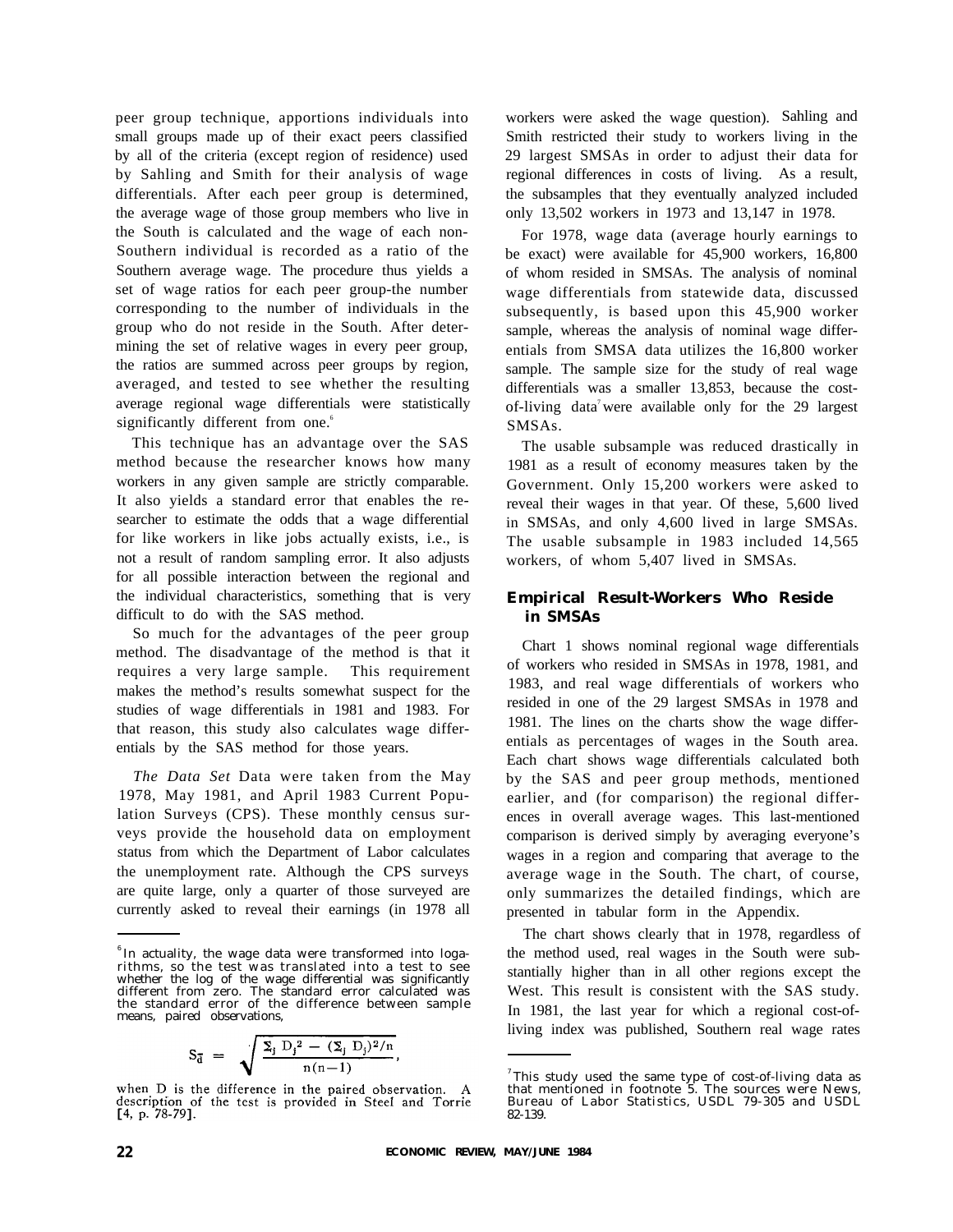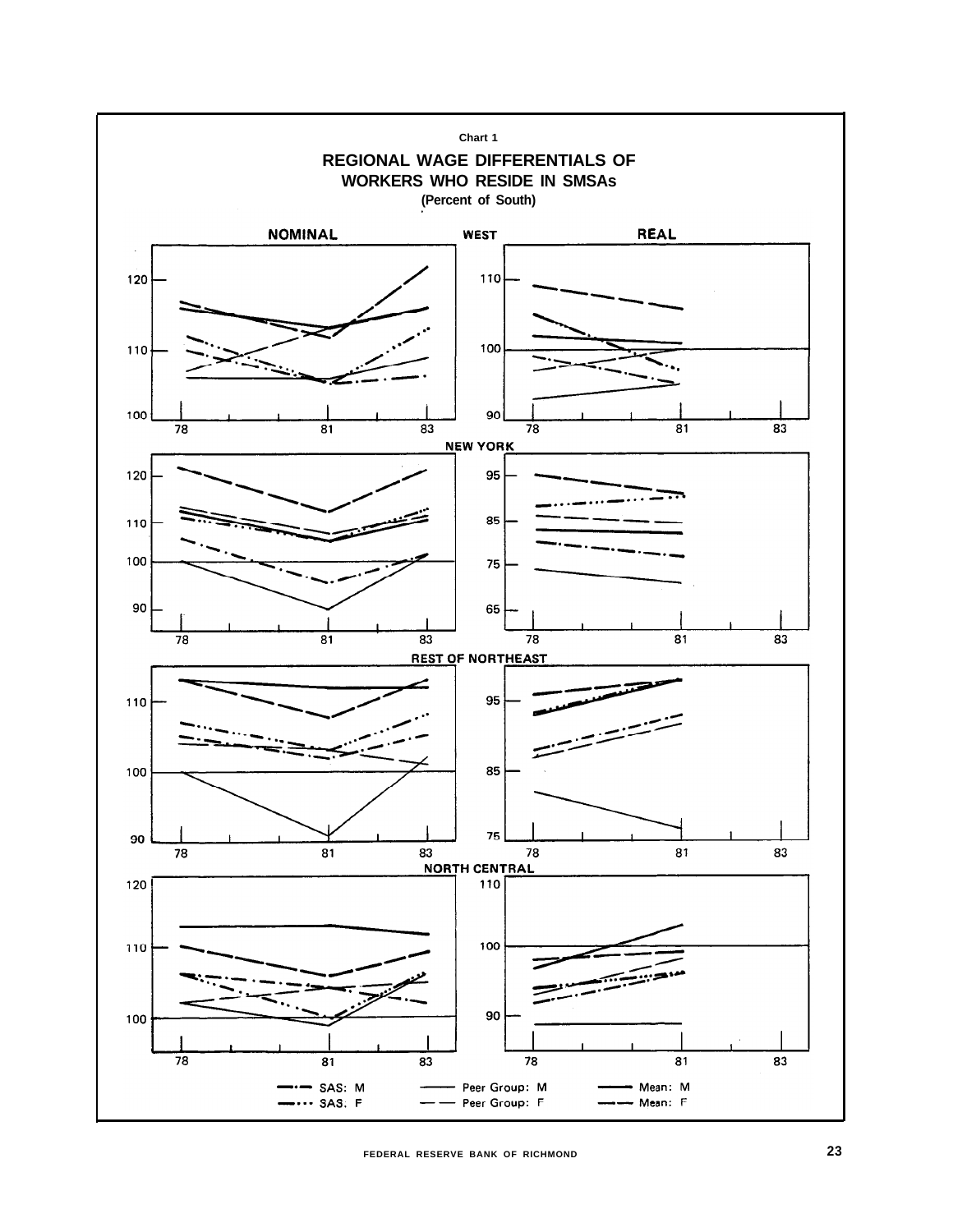remained above those in the North East regions regardless of the measurement method. According to the peer group method, real wages in the South were higher than wages in any other region in 1978 and 1981. Chart 1 also shows nominal wages plotted for the three years. This chart shows, surprisingly, that *nominal* wages were higher in the South in 1981 than for comparable males in the New York City, the' rest of the North East, and North Central areas.

These last results are similar to those found by Sahling and Smith for 1978 reported in the quote at the beginning of this article, although the wage differentials shown in the chart are not strictly comparable to those found by Sahling and Smith. First, SAS defined the South to include the Washington, D.C.- Maryland-Virginia and the Baltimore SMSAs. Secondly, the *nominal* wage data include wages of workers from all SMSAs in a given region, not just the 29 largest SMSAs.

Table I shows the actual wage differentials estimated in the SAS study compared to the wage differentials estimated by the peer group method for 1978. For this table Washington and Baltimore were included in the South. As the table shows, the implications of the two methods for North-South regional wage differentials are approximately the same. The peer group method shows a larger Southern advantage in relative real wage payments than the SAS results, however. Chart 1 also illustrates that relatively high nominal wages continued in the South in 1981.

The results of the peer group analysis for 1981 and 1983 should be viewed with some skepticism, however, because of the smaller, sample sizes included. As is shown in the Appendix, for example, only 89

New York City area workers sampled in 1981 and 132 in 1983 had counterparts in like jobs in the South. The smaller sample sizes may explain a very puzzling result, namely the New York-South nominal wage differential for males in 1981. The finding that nominal wages for males were 10 percent higher in the South than in the New York City area in that year is implausible (the SAS method shows South wages to be only 4 percent higher). The time profile of the differential, from 101 percent in 1978 to 90 percent in 1981 to 102 percent in 1983, heightens that implausibility. The result is indicated by the data, however (and it is statistically significant at the 2 percent level), so it is reported here.

## **More Empirical Results-Workers Classified Into Regions From Statewide Data**

This section's analysis will be limited to nominal wages, since cost-of-living data are not available by state. For this analysis the data set was larger, and workers were grouped into eight regions; the South, the Mid-Atlantic, New England, East North Central, West North Central, West South Central, Mountain, and Pacific.

All of these divisions except the South and the Mid-Atlantic regions follow Standard Census Division Codes. The South includes Alabama, Florida, Georgia, Kentucky, Mississippi, North Carolina, South Carolina, Tennessee, Virginia, and West Virginia. The Mid-Atlantic division includes Delaware, the District of Columbia, Maryland, New Jersey, New York, and Pennsylvania.

Chart 2 shows nominal wages in 1978, 1981, and 1983 in each of these regions. As in Chart 1, the lines represent percentage wage differentials esti-

| ×<br>v | . . | able<br>×<br>۰. |  |  |
|--------|-----|-----------------|--|--|
|        |     |                 |  |  |

## **SAHLING AND SMITH DATA COMPARED TO DATA DERIVED FROM THE PEER GROUP METHOD, 1978**

**(Percent of South)**

|                           |     | <b>Nominal Wages</b> |     |               |       | <b>Real Wages</b> |         |               |  |
|---------------------------|-----|----------------------|-----|---------------|-------|-------------------|---------|---------------|--|
| Region*                   |     | Males                |     | Females       | Males |                   | Females |               |  |
|                           | SAS | Peer<br>Group        | SAS | Peer<br>Group | SAS   | Peer<br>Group     | SAS     | Peer<br>Group |  |
| New York City             | 98  | 00 ا                 | 102 | 108           | 85    | 80                | 88      | 87            |  |
| <b>Rest of North East</b> | 95  | 95                   | 93  | 98            | 88    | 83                | 86      | 86            |  |
| North Central             | 101 | 100                  | 98  | 99            | 97    | 91                | 94      | 92            |  |
| West                      | 103 | l 02                 | 102 | 105           | 98    | 96                | 97      | 100           |  |

**\* Washington and Baltimore are in the South.**

**Sources: Sahling and Smith [3, p. 134]; derived from May 1978 Current Population Survey, USDL 79-305 and USDL 82-139.**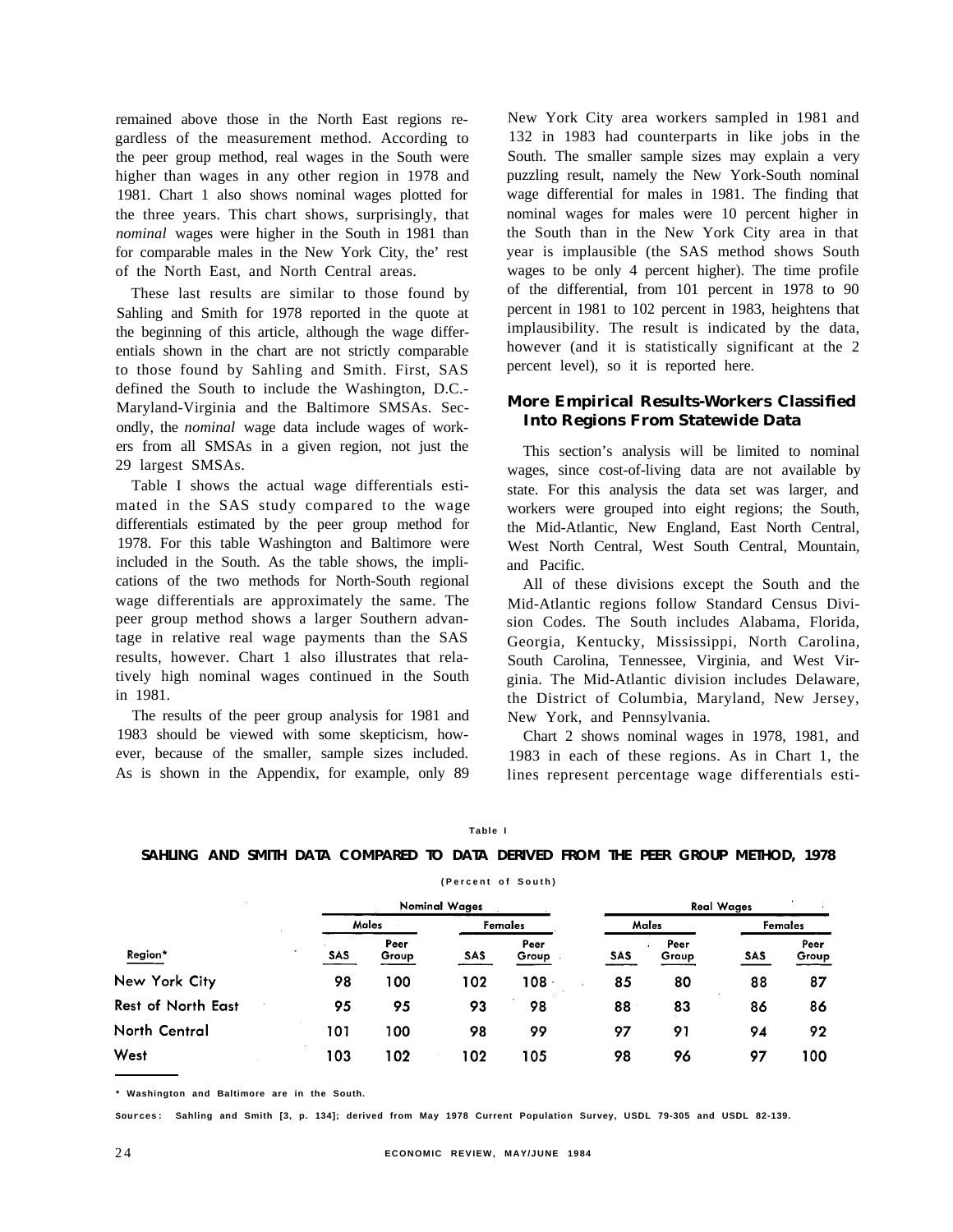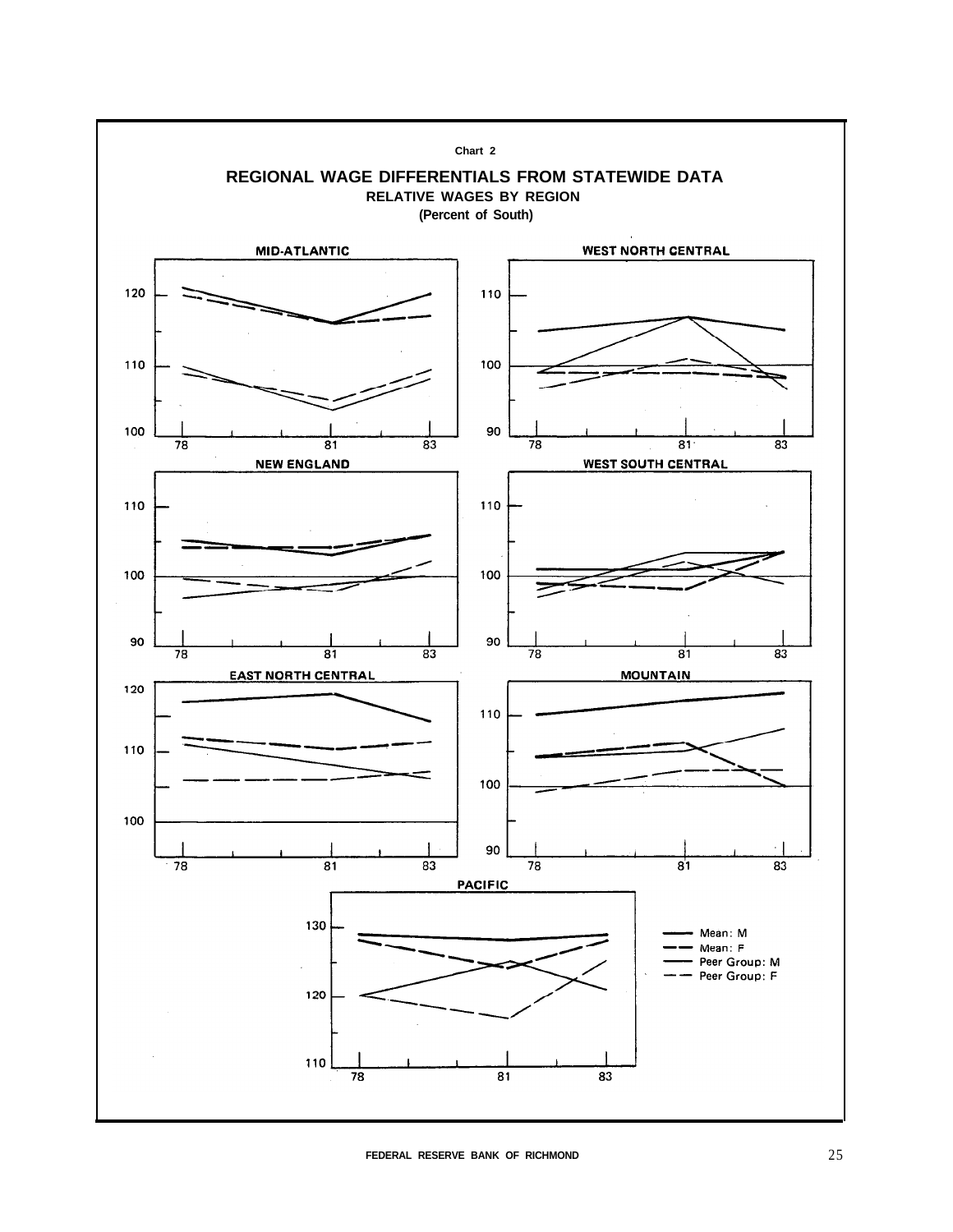mated by the SAS and the peer group methods compared to the overall average wage differential. As the chart shows, overall average nominal wages in the South are consistently lower than wages. in other regions of the country. When the data are adjusted to compare like workers in like jobs, however, the wage differentials narrow, and wages in the South become relatively higher in a few regions.

In 1978, for example, wages were higher in the South than in the West South Central, West North Central, and New England areas, according to the peer group comparisons. In 1981, Southern workers earned lower nominal wages than their counterparts in every region other than New England. In 1983, the position of Southern wage-earners slipped relative to their counterparts in New England but improved relative to the West North Central area.

Wage differentials for comparable workers were highest in the Pacific region in each of the three years. The Pacific area includes California, Washington, Oregon, Alaska, and Hawaii.

The peer groups plotted on Chart 2 are not classified by union membership status, since (1) the statewide data include rural areas that are particularly unlikely to be heavily unionized in the South and (2) union membership status was not available on the April 1983 CPS tape. The results of the peer group method both with and without the union membership criterion, however, are shown in the Appendix.

# **Overview of Empirical Results**

As Table A-1 shows, average real wages of SMSA dwellers in the South in 1978, even with no adjustment to compare like workers in like jobs, were higher than wages in every other region of the country except the West. When the peer group technique was used to compare like workers in like jobs (see Table A-2), real wages of SMSA dwellers in the South were found to be higher than every other region.

By 1981 the situation had changed slightly. As Table A-1 also shows, average real wages of SMSA dwellers for North Central males had moved higher than the Southern average, although the West retained its advantage. After adjustments to compare similar workers in similar jobs (see Table A-3); real wages for males were higher in the South, as they were in 1978. Real wages for Southern female SMSA dwellers, on the other hand, were found to be higher than wages of peers in the entire North

East, but only about equal to real wages of peers in the North Central and West regions.

With respect to nominal wages, wages of males living in Southern SMSAs in 1978 appeared to be about equal to nominal wages for like. workers in New York, the Rest of the North East, and the North Central regions. Nominal wages of urban Southern males in 1981 were higher than those of their counterparts in every region except the West, according to the peer group results. By 1983, nominal wages of Southern males had moved lower than those of their counterparts in any other region, although the differentials for the New York City and Rest of the North East areas were not statistically significant.

Nominal wages for Southern females were significantly lower in 1978 than wages of like workers in all regions except the North Central. In 1983, their wages were significantly lower than their counterparts in all other regions except the Rest of the North East.

When wages of residents of rural and small urban areas were included in the analysis, nominal wages of Southern male workers were not significantly different from wages of their peers in the New England, West North Central, and West South Central regions, although they were low relative to the other regions, particularly the Pacific and Mountain areas. Relative wages of Southern females followed approximately the same pattern except that their wages were not significantly lower than their peers in Mountain states.

Wages for males who live in the Pacific area were found to be 20-25 percent higher than wages of comparable males in the South. Without cost-of-living data, however, it is difficult to evaluate these relative wage differentials meaningfully. The relative cost of living in parts of the Pacific area, particularly in Alaska and Hawaii, is substantially higher than in the South, but it is difficult to speculate about the overall difference in costs of living. One must use other evidence to infer information about relative real wages.

# **Implications of the Empirical Results**

As noted at the outset, neoclassical economic theory predicts that individuals, jobs, or commodities will move in a way designed to equalize real wages. This article has shown that, whether measured by the peer group method, by the SAS method, or by a simple averaging process, real wages for workers residing in SMSAs in 1978 and 1981 were higher in the South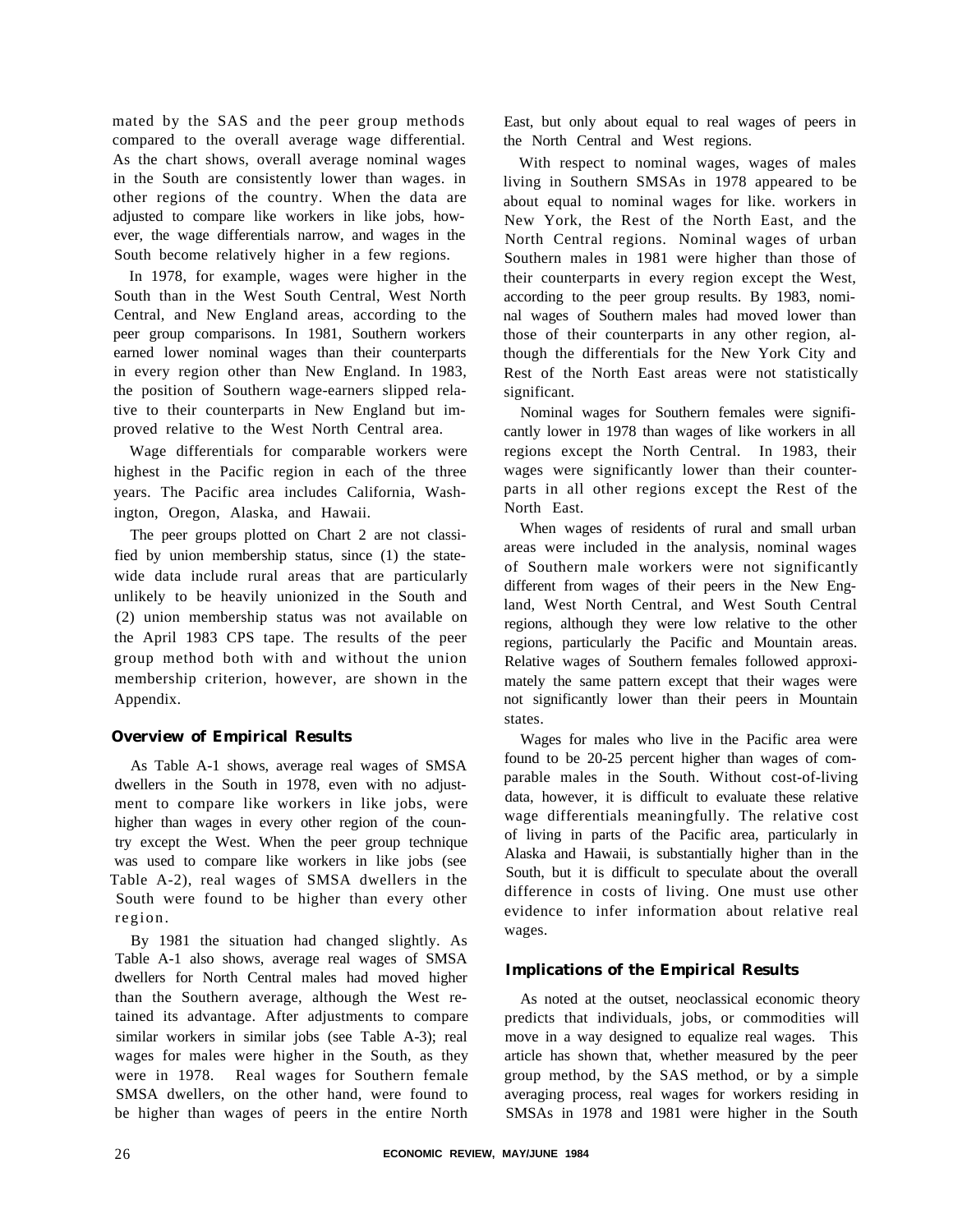than in all areas except the West. Table II shows, as theory would have predicted, that the 1970-1980 population gains were highest in the South and West, where real wages were highest, and the population decline was largest in the New York City area, where real wages were lowest.

Economic theory also would predict that the Southern real wage advantage should not persist. Consistent with this prediction, the regional real wage differentials narrowed between 1978 and 1981 in all categories except New York and West males. The statewide nominal wage differentials also imply that whatever real wage advantage that the South may have had in 1978 was narrowed somewhat by 1983.

As noted previously, the conclusions of the analysis are not so clear-cut when one examines statewide cost-of-living differences. However, since (1) Table II shows that total -population increased substantially in the South, West, and West South Central regions

between 1970 and 1980, (2) Table II also shows that population changes corresponded roughly to real wage differentials (according to the SMSA data) for 1978 and 1981, and (3) economic theory predicts that workers migrate to take advantage of wage differentials (as well as for other reasons, such as job availability); it seems reasonable to infer that the migration of non-SMSA dwellers is also induced by relatively high real wage levels.

Thus, contrary to the Mancur Olson statement quoted at the outset of this paper, this article finds no evidence that workers have moved away from *high-wage* regions to the relatively low-wage South, and therefore no evidence of paradoxes for neoclassical economic theory. In fact, in the case of workers who reside in SMSAs, the article found that real wages in the South were relatively higher than in most other regions of the country, with or without adjustments to make jobs and workers comparable.

#### **Table II**

# **COMPARISON OF WAGE DIFFERENTIALS OF SIMILAR WORKERS IN SIMILAR JOBS AND POPULATION CHANGES BY REGION**

|                    |                                       | Percent of South |             |            |                  |            |         |  |  |  |
|--------------------|---------------------------------------|------------------|-------------|------------|------------------|------------|---------|--|--|--|
|                    | Change<br>Percentage<br>in Population |                  | Real Wages, |            | Real Wages, 1981 |            |         |  |  |  |
| SMSA Data          | 1970-1980                             | Peer Group       |             | SAS Method |                  | SAS Method |         |  |  |  |
|                    |                                       | Males            | Females     | Males      | Females          | Males      | Females |  |  |  |
| New York           | $-6.04$                               | 74               | 86          | 80         | 88               | 77         | 90      |  |  |  |
| Rest of North East | $-1.33$                               | 82               | 87          | 88         | 93               | 93         | 98      |  |  |  |
| North Central      | 2.2                                   | 89               | 93          | 92         | 94               | 96         | 102     |  |  |  |
| West               | 15.4                                  | 93               | 97          | 99         | 105              | 95         | 103     |  |  |  |
| South*             | 27.4                                  | 100              | 100         | 100        | 100              | 100        | 100     |  |  |  |

|                    |                                                   | Percent of South |                                      |  |                                     |         |  |  |  |
|--------------------|---------------------------------------------------|------------------|--------------------------------------|--|-------------------------------------|---------|--|--|--|
| Statewide Data     | Percentage Change<br>Population<br>m<br>1970-1980 |                  | 1978.<br>Nominal Wages<br>Peer Group |  | 1981<br>Nominal Wages<br>Peer Group |         |  |  |  |
|                    |                                                   | Males            | Females                              |  | Moles                               | Females |  |  |  |
| Mid-Atlantic       | $-0.48$                                           | 105              | 105                                  |  | 101                                 | 106     |  |  |  |
| New England        | 4.2                                               | 97               | 99                                   |  | 95                                  | 99      |  |  |  |
| East North Central | 3.5                                               | 106              | 104                                  |  | 107                                 | 103     |  |  |  |
| West North Central | 5.2                                               | 98               | 96                                   |  | 98                                  | 99      |  |  |  |
| West South Central | 22.9                                              | 100              | 97                                   |  | 106                                 | 95      |  |  |  |
| Mountain           | 37.2                                              | 104              | 98                                   |  | 102                                 | 103     |  |  |  |
| Pacific            | 19.8                                              | 116              | 116                                  |  | 130                                 | 117     |  |  |  |
| South              | 20.7                                              | 100              | 100                                  |  | 100                                 | 100     |  |  |  |
|                    |                                                   |                  |                                      |  |                                     |         |  |  |  |

Washington and Baltimore are in "Rest of North East."

Sources: U. S. Department of Commerce. Census of Population and derived from May Current Population Surveys, USDL 79-305 and USDL 82-139.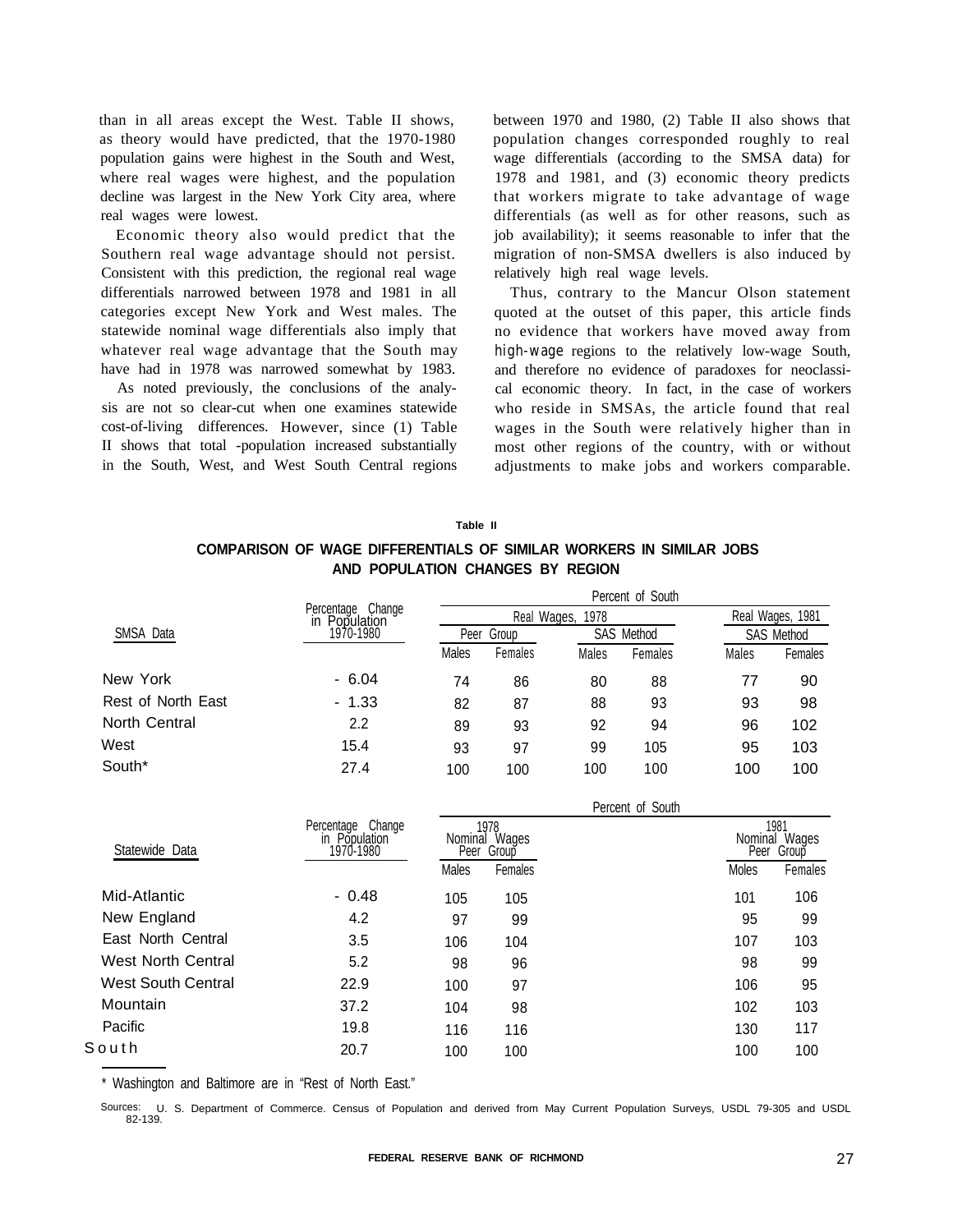In a sense, it would have been more satisfying, and made better prose, if real wages had been lower in the South. One could then have attributed the wage differential, particularly in the face of population inflows, to nonpecuniary factors. Nonmonetary amenities, composed of such diverse elements as climate, the culture, southern hospitality, the literary tradition, environmental purity, etc., have been used to explain the "Southern Condition" in the past.<sup>8</sup>The finding that workers may have had to be compensated by higher wages to move to the South will doubtless be unsettling to many Southerners.

#### **References**

- 1. Hulten, C. R., and R. M. Schwab. "Regional Productivitv Growth in U. S. Manufacturing: 1951- 78." *American Economic Review* (March 1984), pp. 152-62.
- 2. Olson, Mancur. "The South Will Fall Again: The South as Leader and Laggard in Economic Growth." *Southern Economic* Journal (April 1983), pp. 917-32.
- 3. Sahling, Leonard G., and Sharon P. Smith. "Regional Wage Differentials: Has the South Risen Again.?" *Review of Economics and Statistics* (February 1983), pp. 131-35.
- 4. Steel, Robert G. D., and James H. Torrie. *Principles and Procedures of Statistics. New* York: McGraw-Hill Book Company, Inc., 1960.

## **APPENDIX**

#### **Table A-l**

## **AVERAGE WAGES FOR MALES AND FEMALES 1978, 1981, AND 1983**

|                    |         | 1978           |         |                |               | 1981           |                           |            |                    | 1983   |  |
|--------------------|---------|----------------|---------|----------------|---------------|----------------|---------------------------|------------|--------------------|--------|--|
|                    |         | Nominal Wages  |         | Real Wages     | Nominal Wages |                |                           | Real Wages | Nominal Wages      |        |  |
| Region†            | Average | Wage \$ Number | Average | Wage \$ Number | Average       | Wage \$ Number | Average<br>Wage \$ Number |            | Average<br>Wage \$ | Number |  |
|                    |         |                |         | <b>MALES</b>   |               |                |                           |            |                    |        |  |
| New York City      | 6.96    | 1306           | 5.95    | 1306           | 8.45          | 361            | 7.28                      | 361        | 10.13              | 386    |  |
| Rest of North East | 7.02    | 1733           | 6.66    | 1593           | 9.02          | 793            | 8.77                      | 702        | 10.29              | 594    |  |
| North Central      | 6.98    | 2894           | 6.91    | 2721           | 9.13          | 653            | 9.16                      | 615        | 10.31              | 772    |  |
| West               | 7.19    | 2018           | 7.31    | 1312           | 9.12          | 779            | 9.01                      | 540        | 10.69              | 617    |  |
| South              | 6.19    | 1420           | 7.16    | 794            | 8.05          | 405            | 8.92                      | 219        | 9.17               | 438    |  |
|                    |         |                |         | <b>FEMALES</b> |               |                |                           |            |                    |        |  |
| New York City      | 5.08    | 1003           | 4.33    | 1003           | 6.26          | 344            | 5.39                      | 344        | 7.42               | 341    |  |
| Rest of North East | 4.69    | 1454           | 4.40    | 1347           | 6.03          | 685            | 5.81                      | 629        | 6.96               | 592    |  |
| North Central      | 4.57    | 2285           | 4.49    | 2139           | 5.90          | 569            | 5.87                      | 538        | 6.70               | 737    |  |
| West               | 4.88    | 1609           | 5.00    | 1032           | 6.28          | 652            | 6.29                      | 445        | 7.50               | 566    |  |
| South              | 4.16    | 1083           | 4.57    | 606            | 5.59          | 375            | 5.92                      | 188        | 6.13               | 364    |  |

† By SMSA, South includes Atlanta<sup>®</sup>, Birmingham, Dallas<sup>®</sup>, Fort Worth®, Greensboro-Winston-Salem-High Point, Houston<sup>®</sup> , Miami, New Orleans, Norfolk-Portsmouth, Tampa-St. Petersburg. New York City area includes New York City SMSA", Nassau-Suffolk", Newark",<br>Paterson-Clifton-Possaic". Rest of North East includes Albany-Schenectady-Troy. Baltimore", Bost Anaheim-Santa Anna-Garden Grove, Los Angeles-Long Beach<sup>®</sup>, Portland, Sacramento, San Bernardino-Riverside, San Diego<sup>®</sup>, San Fran-<br>cisco- Oakland®, San Jose, Seattle-Everett. (®denotes real and nominal wages.)

Sources: Derived from May 1978, May 1981, and April 1983 Current Population Surveys, USDL 79-305 and USDL 82-139.

<sup>8</sup>Proving that nonmonetary amenities give a relative advantage to the South is difficult if not impossible, but if such were proved, it would also refute Mancur Olson and resolve his so-called "paradox" for neoclassical economics.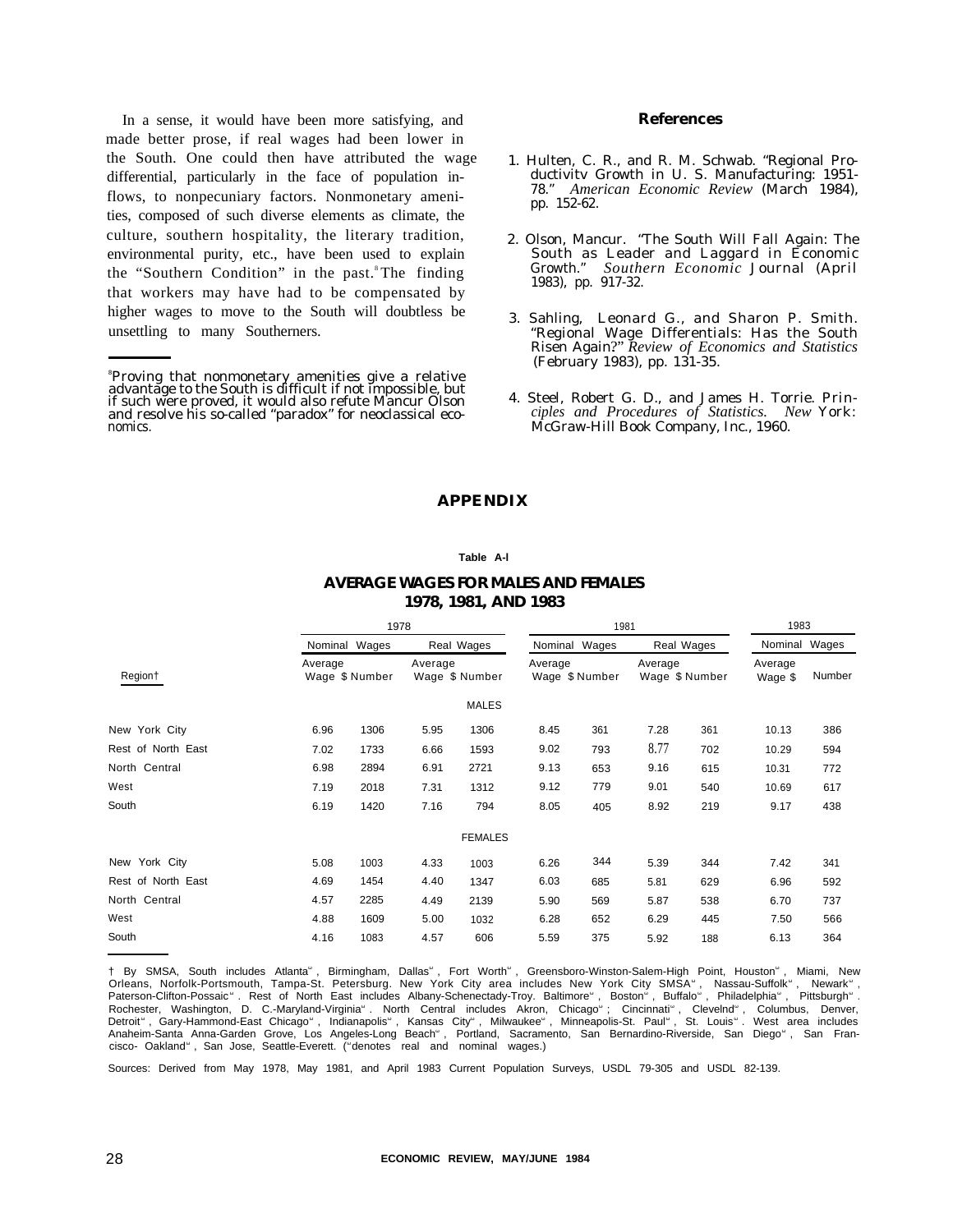## **PERCENTAGES OF AVERAGE WAGE RATES IN SOUTHERN SMSAs RELATIVE TO WAGE RATES OF COMPARABLE WORKERS IN OTHER REGIONS OF THE COUNTRY IN 1978 UNDER TWO DIFFERENT DEFINITIONS OF THE SOUTH AND COMPARED TO PREVIOUS FINDINGS\***

| <b>Nominal Wages</b>                                     |                           |                                        |                            |                              |                 | <b>Real Wages</b>            |                          |                                        |                 |                              |                 |                              |
|----------------------------------------------------------|---------------------------|----------------------------------------|----------------------------|------------------------------|-----------------|------------------------------|--------------------------|----------------------------------------|-----------------|------------------------------|-----------------|------------------------------|
|                                                          |                           | Sahling & Smith<br>Method              |                            | Peer Group Method            |                 |                              |                          | Sahlina & Smith<br>Method              |                 | Peer Group Method            |                 |                              |
| Region <sup>†</sup>                                      | Males                     | Females                                |                            | Males<br>Females             |                 |                              | Males                    | Females                                |                 | Males                        |                 | Females                      |
|                                                          | Wages<br>$%$ of<br>South) | Wages<br>(% of<br>South)               | $\frac{6}{6}$ of<br>South) | Wages Number<br>of<br>People | (% of<br>South) | Wages Number<br>of<br>People | Wages<br>(% of<br>South) | <b>Wages</b><br>(% of<br>South)        | (% of<br>South) | Wages Number<br>of<br>People | (% of<br>South) | Wages Number<br>of<br>People |
| New York City                                            | 106                       | 111                                    | 101<br>(0.55)              | 499                          | 113<br>(6.26)   | 487                          | 80                       | 88                                     | 74<br>(11.01)   | 376                          | 86<br>(6.71)    | 408                          |
| <b>Rest of North East</b>                                | 105                       | 107                                    | 100<br>(0.04)              | 839                          | 104<br>(2.67)   | 764                          | 88                       | 93                                     | 82<br>(11.70)   | 607                          | 87<br>(7.83)    | 613                          |
| North Central                                            | 106                       | 106                                    | 102<br>(1.61)              | 1527                         | 102<br>(1.61)   | 1341                         | 92                       | 94                                     | 89<br>(9.12)    | 1142                         | 93<br>(2.92)    | 391                          |
| West                                                     | 110                       | 112                                    | 106<br>(3.60)              | 816                          | 107<br>(4.97)   | 774                          | 99                       | 105                                    | 93<br>(2.92)    | 391                          | 97<br>(1.40)    | 408                          |
| <b>Baltimore</b> and<br>Washington in<br>Southern Region |                           | Sahling & Smith<br>Actual <sup>‡</sup> |                            | Peer Group Method            |                 |                              |                          | Sahling & Smith<br>Actual <sup>‡</sup> |                 | Peer Group Method            |                 |                              |
| New York City                                            | 98                        | 102                                    | 100<br>(0.02)              | 585                          | 108<br>(4.45)   | 549                          | 85                       | 88                                     | 80<br>(10.16)   | 509                          | 87<br>(7.39)    | 495                          |
| <b>Rest of North East</b>                                | 95                        | 93                                     | 95<br>(3.82)               | 703                          | 98<br>(1.43)    | 603                          | 88                       | 86                                     | 83<br>(11.20)   | 561                          | 86<br>(7.96)    | 505                          |
| North Central                                            | 101                       | 98                                     | 100<br>(0.30)              | 1690                         | 99<br>(1.31)    | 1460                         | 97                       | 94                                     | 91<br>(8.03)    | 1395                         | 92<br>(7.30)    | 1259                         |
| West                                                     | 103                       | 102                                    | 102<br>(1.56)              | 916                          | 105<br>(3.40)   | 861                          | 98                       | 97                                     | 96<br>(1.91)    | 484                          | 100<br>(0.14)   | 473                          |

\* Figures in parentheses are "t" statistics calculated according to definition in footnote 6. If t < 1.96, there is assumed to be no significant wage differential.

t By SMSA, South includes Atlanta<sup>ω</sup>, Birmingham, Dallas<sup>ω</sup>, Fort Worth<sup>ω</sup>, Greensboro-Winston-Salem-High Point, Houston<sup>ω</sup>, Miami, New 1 by SMSA, South Includes Atlanta-, birmingham, Datas-, Fort worth-<br>
Orleans, Norfolk-Portsmouth, Tampa-St. Petersburg. New York City area includes New York City SMSA®, Nassau-Suffolk®, Newark®,<br>
Orleans, Norfolk-Portsmout Demony Carlo Anna-Garden Grove, Los Angeles-Long Beach®, Portland, Sacramento, San Bernardino-Riverside, San Diego®, San Fran-<br>Anaheim-Santa Anna-Garden Grove, Los Angeles-Long Beach®, Portland, Sacramento, San Bernardino-

<sup>‡</sup> Figures derived from SAS [2, p. 137].

**Sources: Sahling and Smith [2, p. 137]; derived from May 1978 Current Population Survey and USDL 79-305.**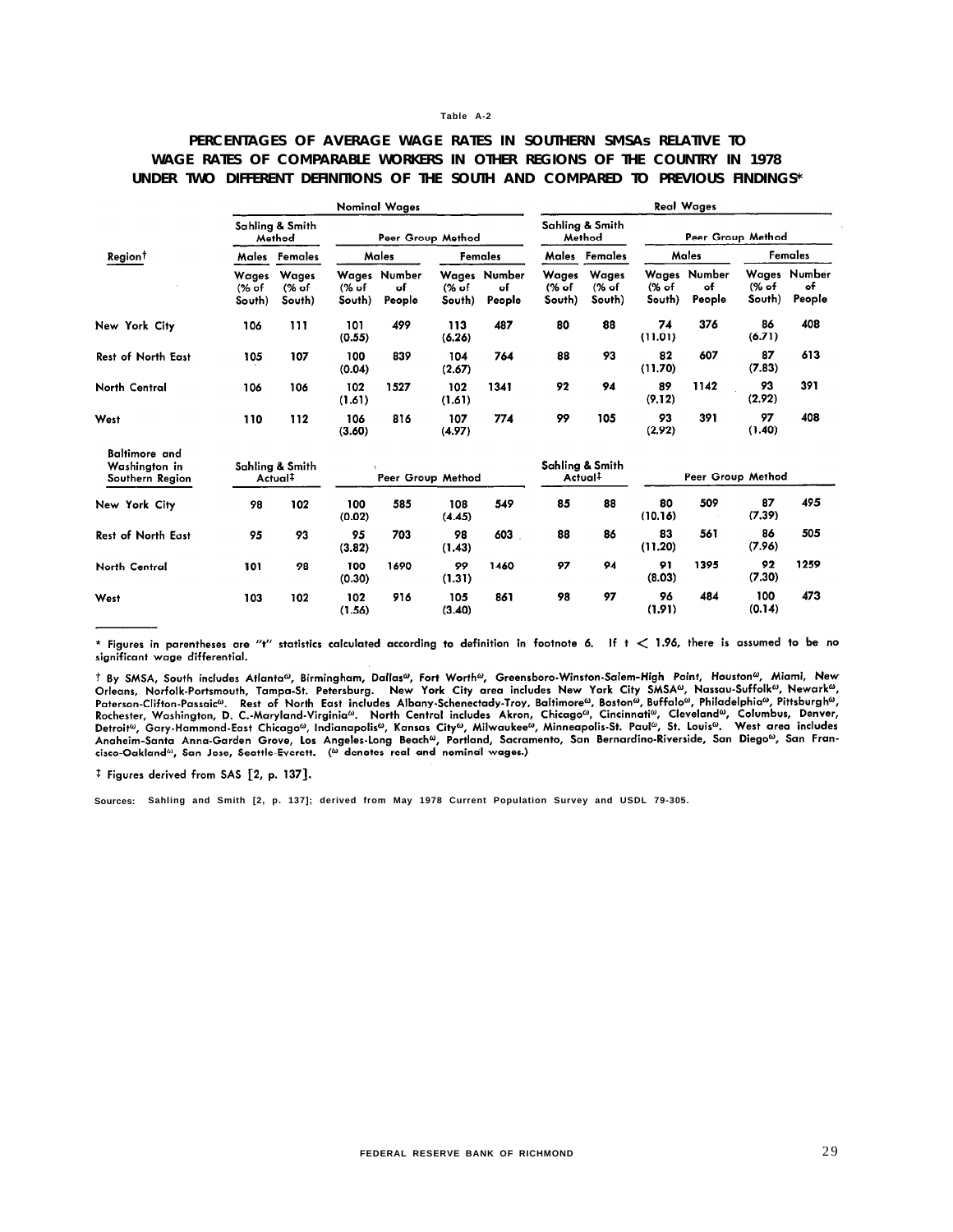|                           |                       |                     | <b>Nominal Wages</b>  | <b>Real Wages</b>   |                       |                     |                       |                     |
|---------------------------|-----------------------|---------------------|-----------------------|---------------------|-----------------------|---------------------|-----------------------|---------------------|
| Region                    | Males                 |                     | Females               |                     |                       | Males               | Females               |                     |
|                           | Wages<br>(% of South) | Number of<br>People | Wages<br>(% of South) | Number of<br>People | Wages<br>(% of South) | Number of<br>People | Wages<br>(% of South) | Number of<br>People |
|                           |                       |                     |                       | PEER GROUP METHOD   |                       |                     |                       |                     |
| New York City             | 90<br>(2.52)          | 89                  | 107<br>(1.69)         | 117                 | 71<br>(6.09)          | 51                  | 84<br>(4.21)          | 98                  |
| <b>Rest of North East</b> | 91<br>(2.96)          | 187                 | 103<br>(1.00)         | 274                 | 77<br>(6.65)          | 106                 | 92<br>(2.70)          | 177                 |
| North Central             | 99<br>(0.40)          | 182                 | 104<br>(1.69)         | 253                 | 89<br>(3.27)          | 114                 | 98<br>(0.79)          | 186                 |
| West                      | 106<br>(1.89)         | 193                 | 113<br>(4.11)         | 230                 | 95<br>(1.22)          | .93                 | 100<br>(0.22)         | 106                 |
|                           |                       |                     |                       | <b>SAS METHOD</b>   |                       |                     |                       |                     |
| New York City             | 96                    |                     | 105                   |                     | 77                    |                     | 90                    |                     |
| <b>Rest of North East</b> | 102                   |                     | 103                   |                     | 93                    |                     | 98                    |                     |
| North Central             | 104                   |                     | 100                   |                     | 96                    |                     | 96                    | $\epsilon_{\rm e}$  |
| West                      | 105                   |                     | 105                   |                     | 95                    |                     | 97                    |                     |

## **PERCENTAGES OF AVERAGE WAGE RATES IN SOUTHERN SMSAs RELATIVE TO WAGE RATES OF COMPARABLE WORKERS IN OTHER REGIONS OF THE COUNTRY IN 1981\***

**\* Figures in parentheses ore "t" statistics calculated according to definition in footnote 6. If t < 1.96, there is assumed to be no significant wage differential.**

**Sources: Derived from May 1981 Current Population Survey and USDL 82-139.**

#### **Table A-4**

## **PERCENTAGES OF AVERAGE NOMINAL WAGE RATES IN SOUTHERN SMSAs RELATIVE TO WAGE RATES OF COMPARABLE WORKERS IN OTHER REGIONS OF THE COUNTRY IN 1983\***

|                           |                              | Peer Group Method   |                       |                     |                       |                       |  |
|---------------------------|------------------------------|---------------------|-----------------------|---------------------|-----------------------|-----------------------|--|
| Region                    | Males                        |                     | Females               |                     | Males                 | Females               |  |
|                           | <b>Wages</b><br>(% of South) | Number of<br>People | Wages<br>(% of South) | Number of<br>People | Wages<br>(% of South) | Wages<br>(% of South) |  |
| New York City             | 102<br>(0.40)                | 132                 | 111<br>(3.24)         | 163                 | 102                   | 112                   |  |
| <b>Rest of North East</b> | 102<br>(0.60)                | 265                 | 101<br>(0.31)         | 282                 | 105                   | 108                   |  |
| North Central             | 106<br>(2.25)                | 327                 | 105<br>(2.07)         | 327                 | 102                   | 106                   |  |
| West                      | 109<br>(2.63)                | 235                 | 116<br>(5.36)         | 216                 | 106                   | 113                   |  |

**\* Figures in parentheses ore "t" statistics calculated according to definition in footnote 6. If t < 1.96, there is assumed to be no significant wage differential.**

**Source: Derived from April 1983 Current Population Survey.**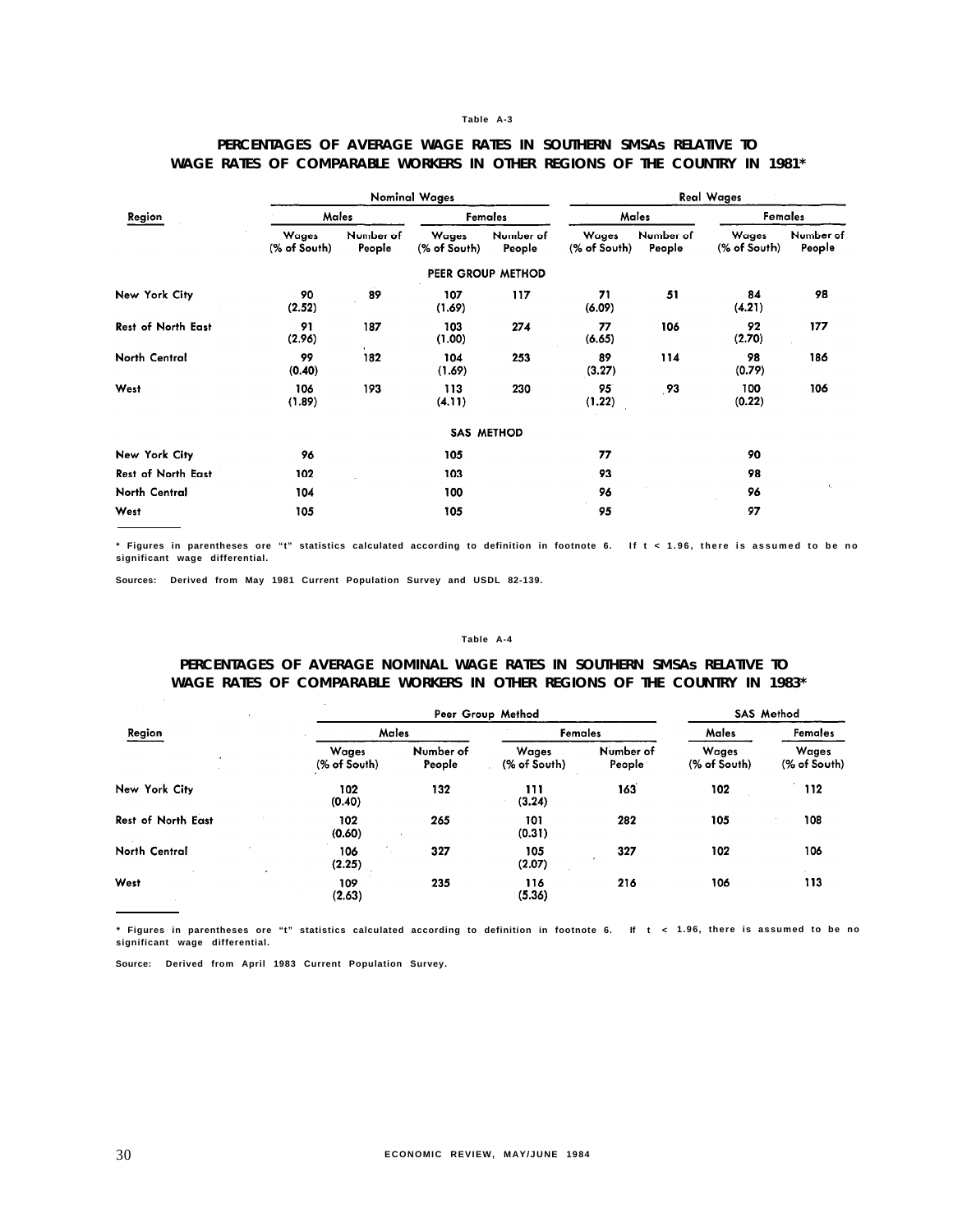#### **AVERAGE WAGES**

| Region <sup>†</sup> |                   | 1978   |                | 1981   | 1983      |        |
|---------------------|-------------------|--------|----------------|--------|-----------|--------|
|                     | Wage (\$)         | Number | Wage $(\$)$    | Number | Wage (\$) | Number |
|                     |                   |        | <b>MALES</b>   |        |           |        |
| South               | 5.60              | 4962   | 7.20           | 1340   | 8.19      | 1289   |
| Middle Atlantic     | 6.77              | 4079   | 8.35           | 1338   | 9.81      | 1285   |
| New England         | 5.88              | 1783   | 7.39           | 679    | 8.67      | 637    |
| East North Central  | 6.57              | 4308   | 8.47           | 1314   | 9.37      | 1069   |
| West North Central  | 5.89              | 2454   | 7.67           | 809    | 8.59      | 765    |
| West South Central  | 5.68              | 1917   | 7.30           | 720    | 8.43      | 777    |
| Mountain            | 6.18              | 2563   | 8.03           | 849    | 9.22      | 740    |
| Pacific             | 7.25              | 3439   | 9.24           | 1191   | 10.54     | 1119   |
|                     |                   |        | <b>FEMALES</b> |        |           |        |
| South               | 3.83              | 3898   | 5.06           | 1150   | 5.75      | 1090   |
| Middle Atlantic     | 4.60              | 3215   | 5.85           | 1162   | 6.72      | 1191   |
| New England         | 3.98              | 1542   | 5.25           | 568    | 6.12      | 578    |
| East North Central  | 4.30              | 3339   | 5.57           | 1064   | 6.39      | 946    |
| West North Central  | 3.81              | 2270   | 5.00           | 707    | 5.63      | 744    |
| West South Central  | 3.80              | 1419   | 4.97           | 558    | 5.94      | 637    |
| Mountain            | 3.97              | 1928   | 5.34           | 674    | 5.77      | 658    |
| Pacific             | $\bullet$<br>4.92 | 2764   | 6.26           | 987    | 7.35      | 1040   |

#### **(Regions from Statewide Data)**

**† Southern region includes Alabama, Florida, Georgia, Kentucky, Mississippi, North Carolina, South Carolina, Tennessee, Virginia, and West Virginia. Mid-Atlantic includes Delaware, District of Columbia, Maryland, New Jersey, New York, and Pennsylvania. Remaining regions follow standard census division codes.**

**Sources: Derived from May 1978, May 1981, and April 1983 Current Population Surveys.**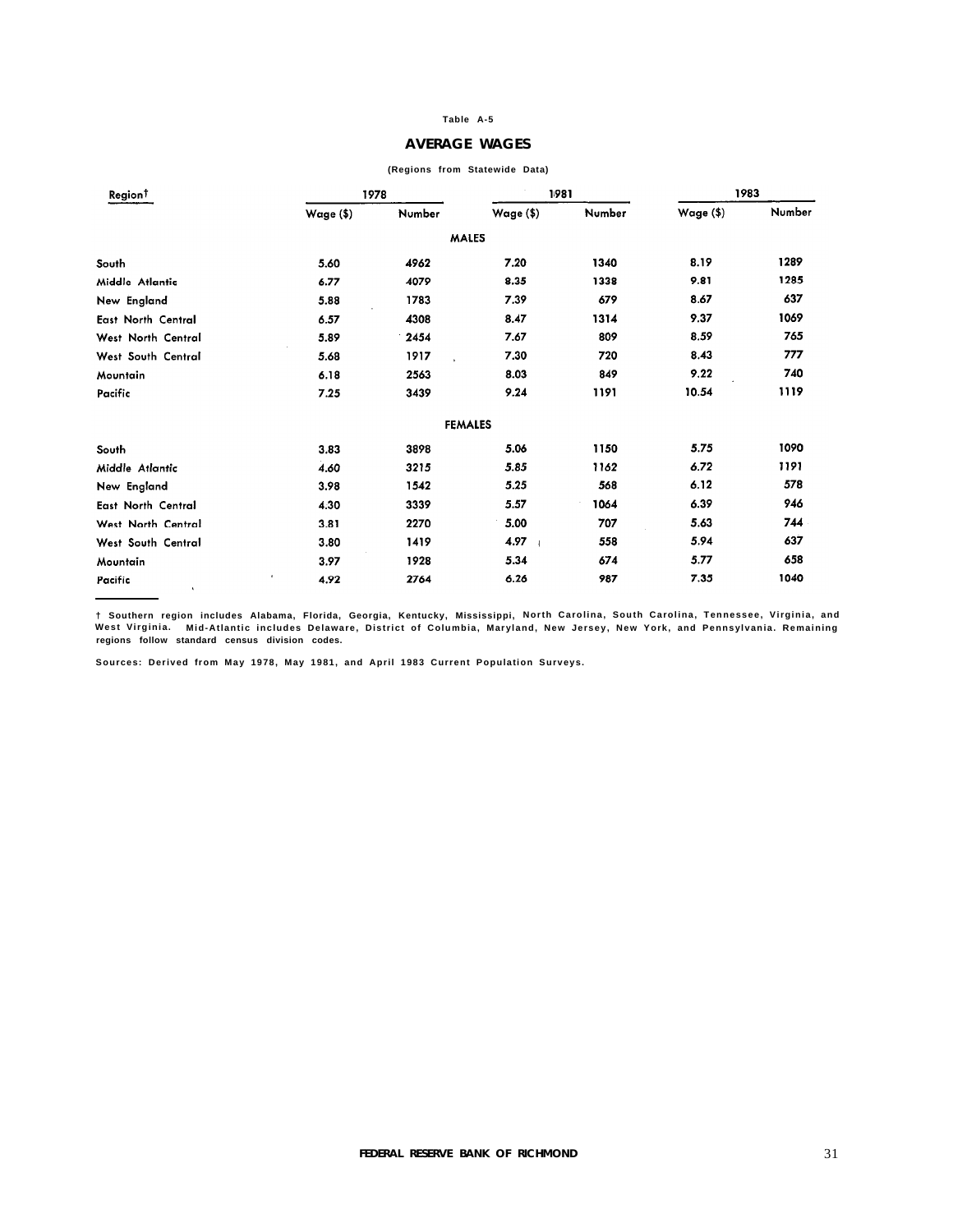# **PERCENTAGE OF WAGES PAID IN SOUTH BY REGIONS DETERMINED BY STATEWIDE DATA, PEER, GROUP METHOD, 1978, 1981, AND 1983\***

**(Workers Not Classified by Union Membership Status)**

| Region <sup>†</sup>       |                     | 1978           |                     | 1981   | 1983                |        |
|---------------------------|---------------------|----------------|---------------------|--------|---------------------|--------|
|                           | Percent<br>of South | Number         | Percent<br>of South | Number | Percent<br>of South | Number |
|                           |                     |                | <b>MALES</b>        |        |                     |        |
| Mid-Atlantic              | 110<br>(11.98)      | 2917           | 104<br>(2.54)       | 813    | 108<br>(4.34)       | 758    |
| New England               | 97<br>(2.37)        | 1383           | 99<br>(2.37)        | 436    | 100<br>(0.12)       | 434    |
| <b>East North Central</b> | 111<br>(14.45)      | 3406           | 108<br>(5.34)       | 846    | 106<br>(3.55)       | 712    |
| West North Central        | 99<br>(1.15)        | 1892           | 107<br>(1.96)       | 531    | 97<br>(1.34)        | 485    |
| West South Central        | 98<br>(1.73)        | 1287           | 103<br>(1.34)       | 351    | 103<br>(1.24)       | 420    |
| Mountain                  | 104<br>(3.82)       | 1781           | 105<br>(2.10)       | 467    | 108<br>(3.20)       | 417    |
| Pacific                   | 120<br>(17.98)      | 2039           | 125<br>(11.16)      | 603    | 121<br>(9.12)       | 563    |
|                           |                     |                | <b>FEMALES</b>      |        |                     |        |
| Mid-Atlantic              | 109<br>(10.26)      | 2489           | 105<br>(4.38)       | 186    | 109<br>(5.78)       | 803    |
| New England               | 100<br>(0.01)       | 1283           | 98<br>(1.15)        | 420    | 102<br>(1.10)       | 436    |
| <b>East North Central</b> | 106<br>(7.58)       | 2733           | 106<br>(3.77)       | 752    | 107<br>(4.17)       | 680    |
| West North Central        | 97<br>(3.82)        | 1857<br>$\sim$ | 101<br>(0.47)       | 213    | 98<br>(1.31)        | 507    |
| West South Central        | 97<br>(2.68)        | 1064           | 102<br>(3.19)       | 331    | 99<br>(0.39)        | 412    |
| Mountain                  | 99<br>(1.35)        | 1449           | 102<br>(0.79)       | 434    | 102<br>(1.08)       | 376    |
| Pacific                   | 120<br>(18.08)      | 1817           | 117<br>(8.71)       | 545    | 125<br>(12.11)      | 573    |

**\* Figures in parentheses represent "t" statistics.**

† Southern region includes Alabama, Florida, Georgia, Kentucky, Mississippi, North Carolina, South Carolina, Tennessee, Virginia, and<br>West Virginia. Mid-Atlantic includes Delaware, District of Columbia, Maryland, New Jerse **regions follow standard census division codes.**

**Sources: Derived from May 1978, May 1981, and April 1983 Current Population Surveys.**